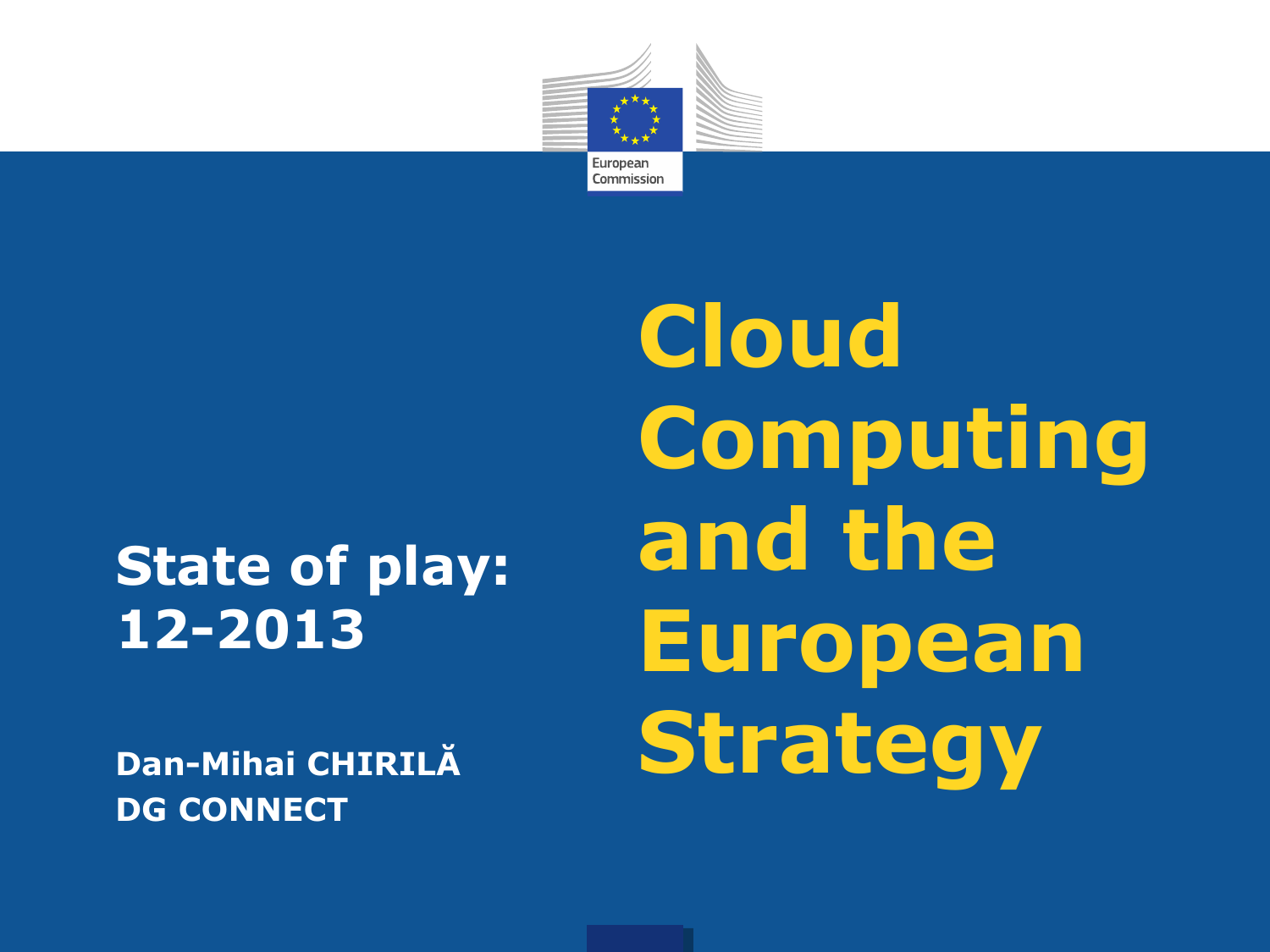

# **Cloud:** an **elastic execution environment** of resources involving **multiple stakeholders**  and providing a **metered service**  at **multiple granularities** for a specified **level of quality** (of service).

*Source: Expert group on Cloud Computing, 2009 http://cordis.europa.eu/fp7/ict/ssai/docs/cloud-report-final.pdf* 

> *Digital Agenda*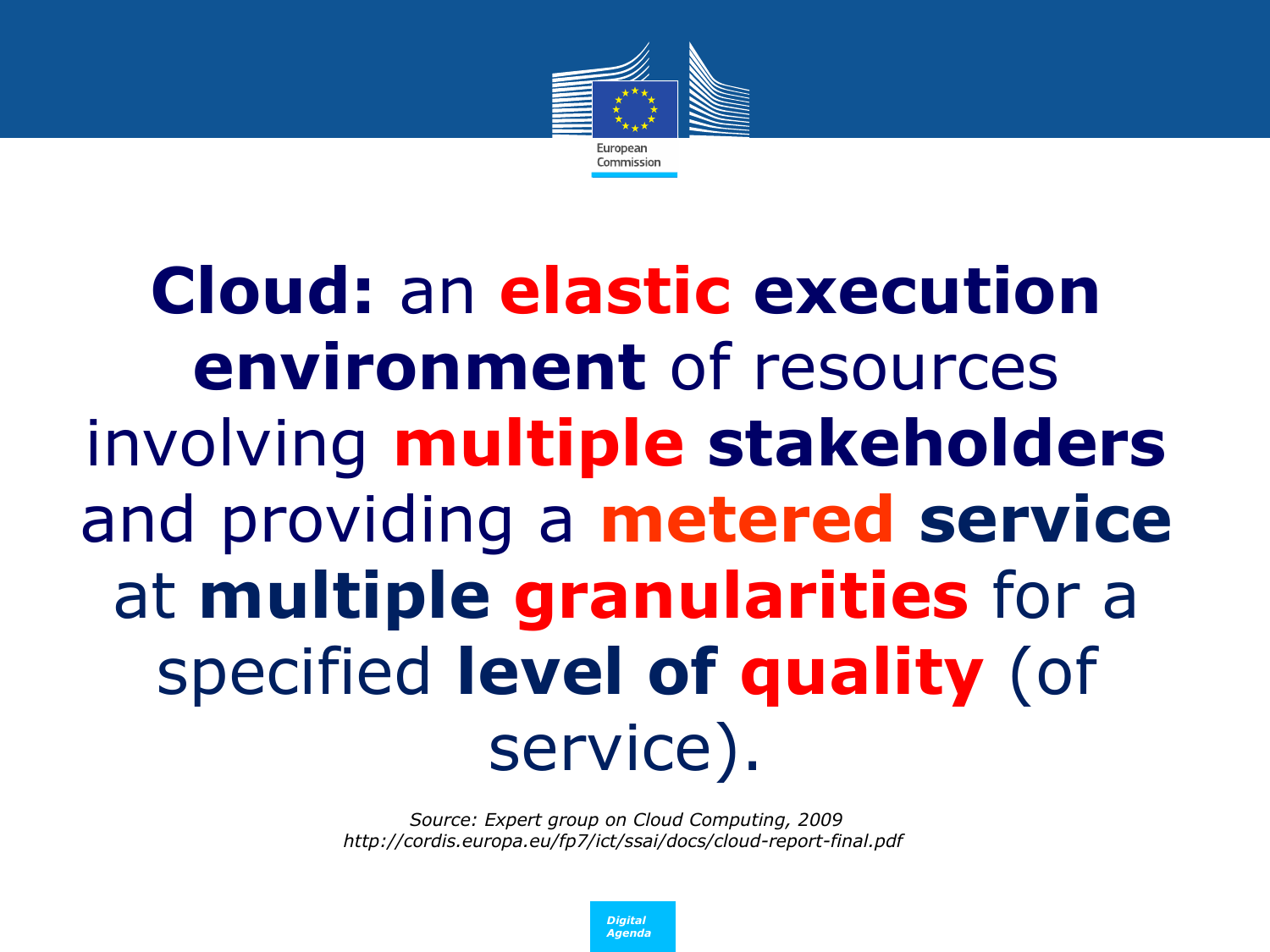

#### **Cloud Computing - EU27**



*Sources: AMR, Gartner, IDC, William Blair & Co., Merrill Lynch, PAC*

*Digital Agenda*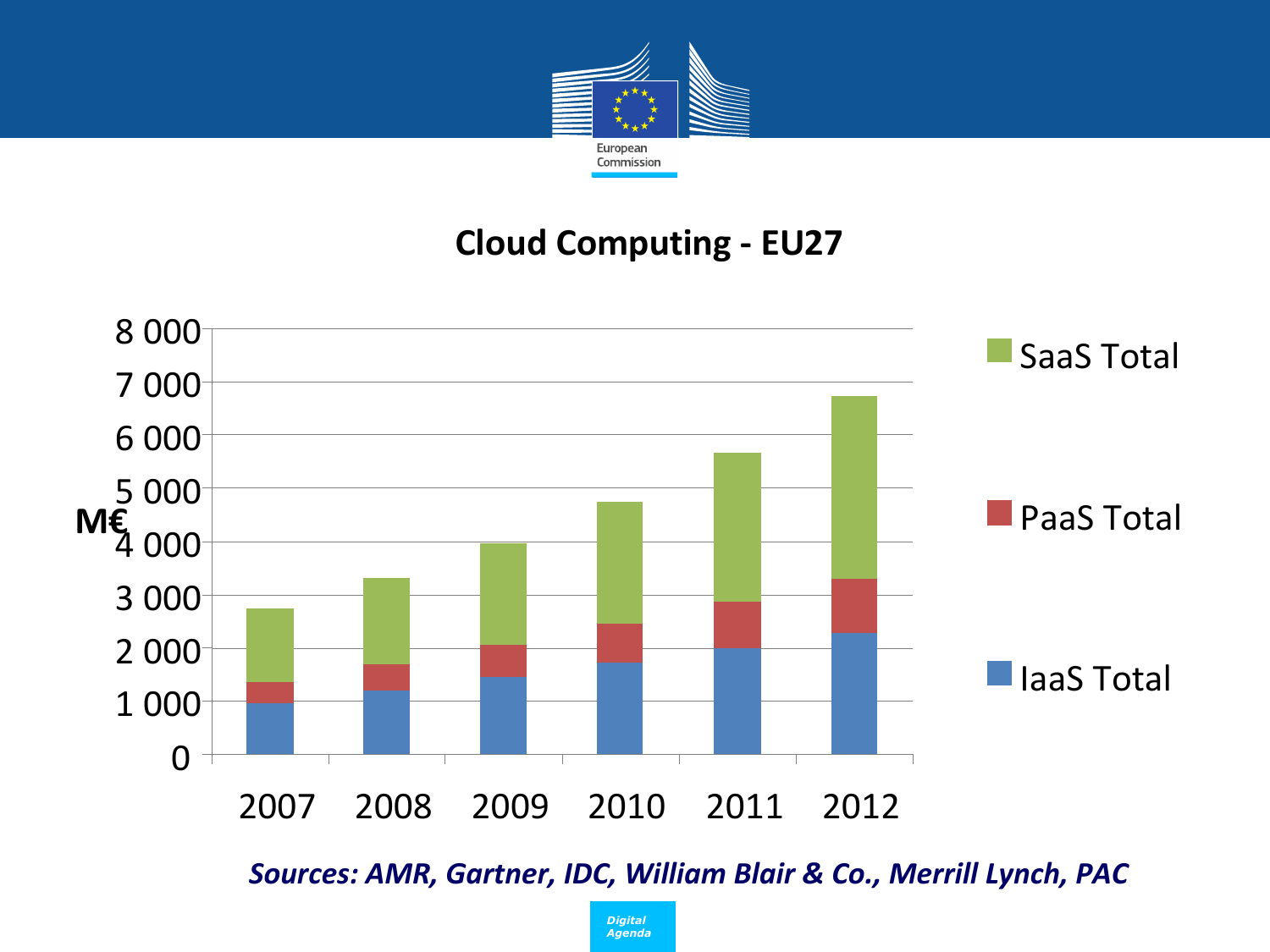

### Scenarios of Cloud Computing Market Growth in the EU27 (draft)



Source: IDC 2012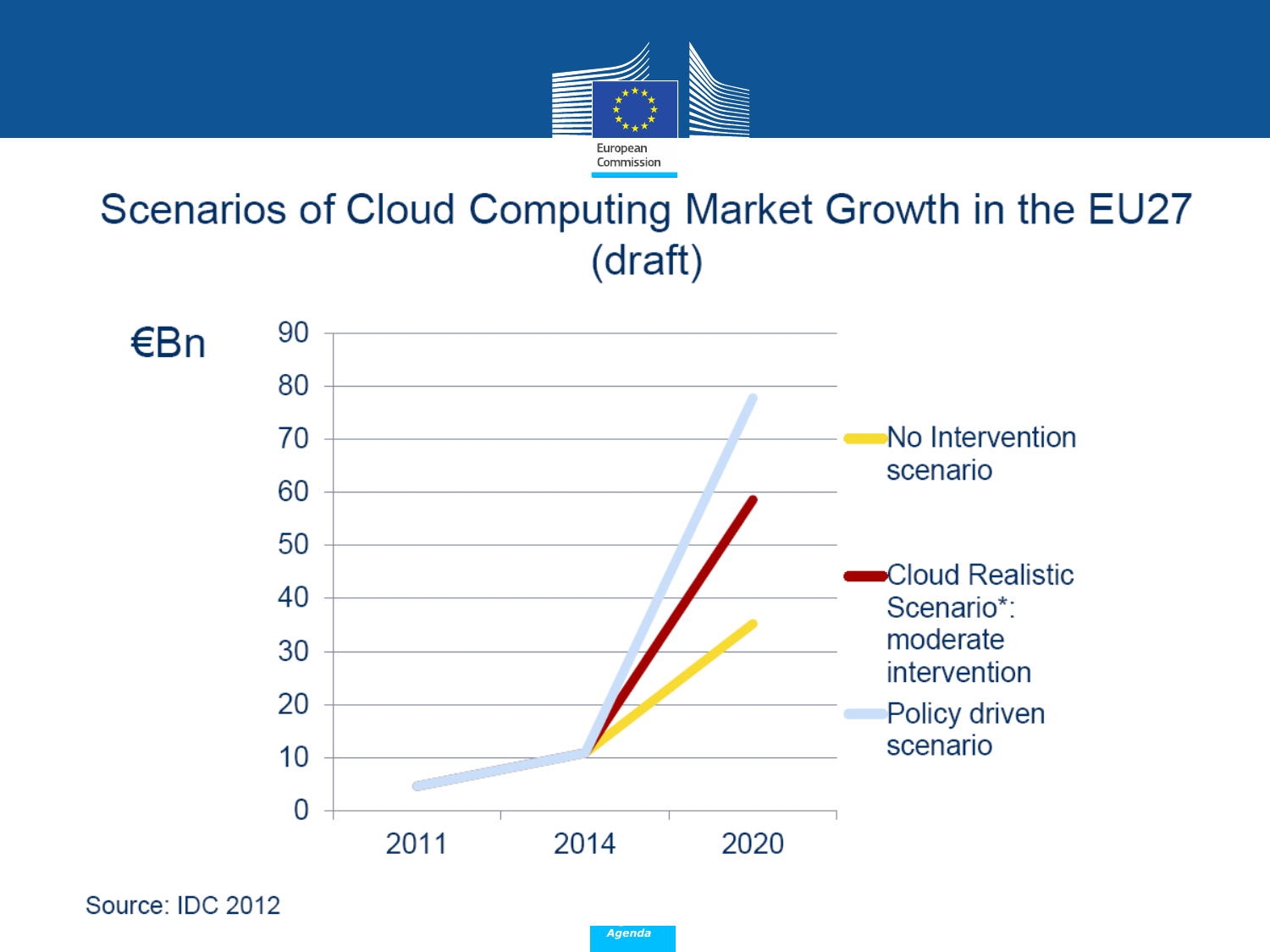

# **European Cloud Strategy: Inputs from**

Industry consultation Public consultation International front (EU-US) Additional meetings (SMEs, Telecomm & Web Hosting, User Industries)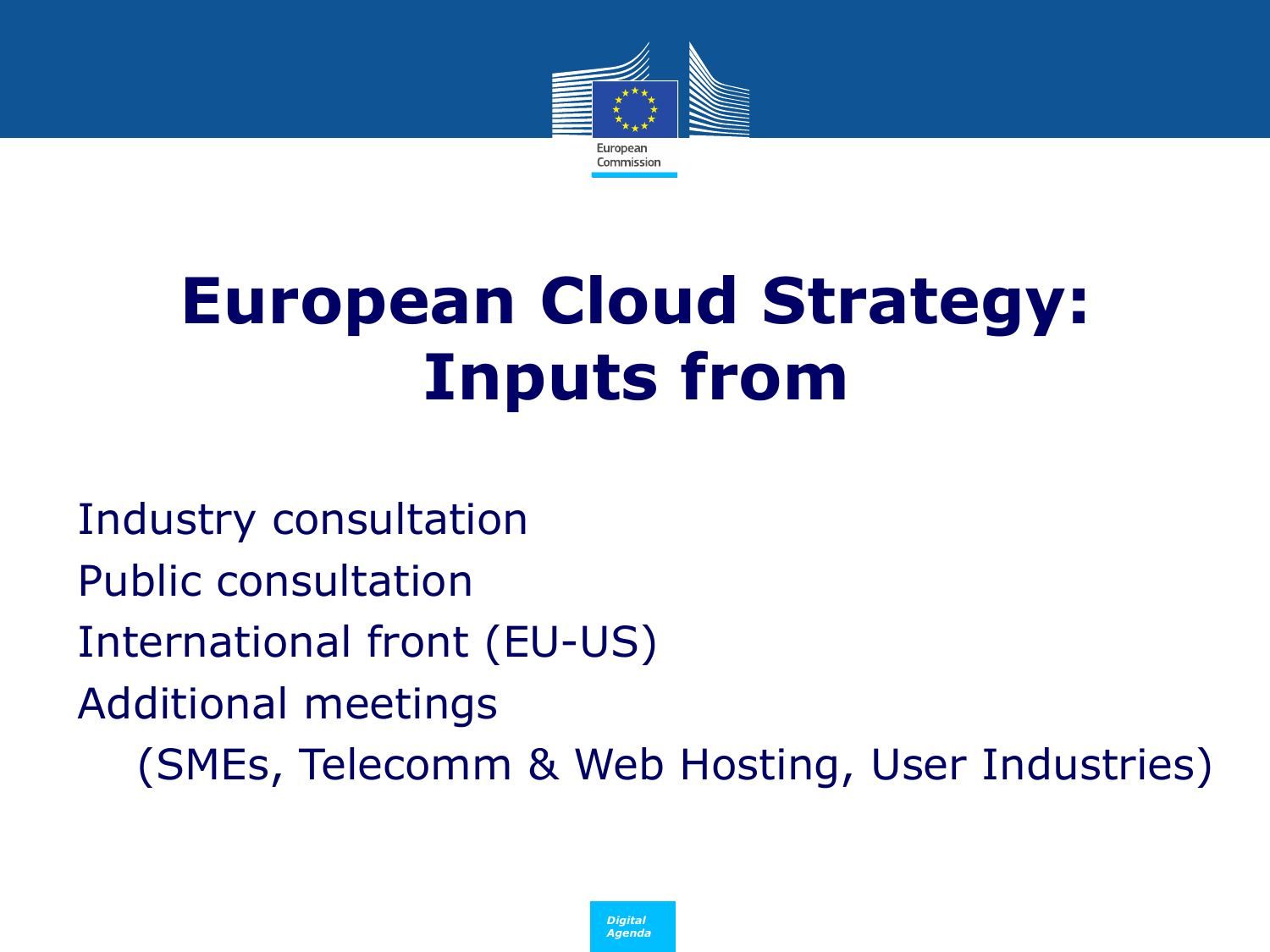

## **Industry recommendations**

| <b>Group</b>          | <b>Recommendation</b>                                                                                                                    | EC        | <b>Industry</b> |
|-----------------------|------------------------------------------------------------------------------------------------------------------------------------------|-----------|-----------------|
| Legal<br>Framework    | Promote the Digital Single Market to encourage efficient cross border Cloud<br><b>Services</b>                                           | <b>XX</b> | $\mathsf{x}$    |
|                       | Analyse existing legislation and legislation under review to remove barriers to Cloud<br>computing                                       |           |                 |
|                       | Ensure privacy legislation is horizontally assessed for its compatibility with Cloud<br>computing, and is looked at in a global context. |           | $\mathsf{x}$    |
| Market related        | SME Cloud Strategy: Raise awareness and encourage uptake of Cloud computing                                                              | XX        | XX              |
|                       | Public Sector Cloud Strategy for Europe: Raise Awareness & Promote uptake of<br>Cloud computing among public authorities.                | XX        | $\mathsf{X}$    |
|                       | Advance Practices and Contracting in Cloud Computing                                                                                     |           | XX              |
|                       | Ensure a proper response to data breaches in the Cloud                                                                                   |           | XX              |
|                       | Investigate further the creation of voluntary and industry led mechanisms of<br>enhancing trust and security                             |           | XX              |
| Technology<br>related | Build on the Past & Foster Collaborative Research in Cloud Computing                                                                     | XX        |                 |
|                       | Foster interoperability and data portability in the Cloud                                                                                | X.        | XX              |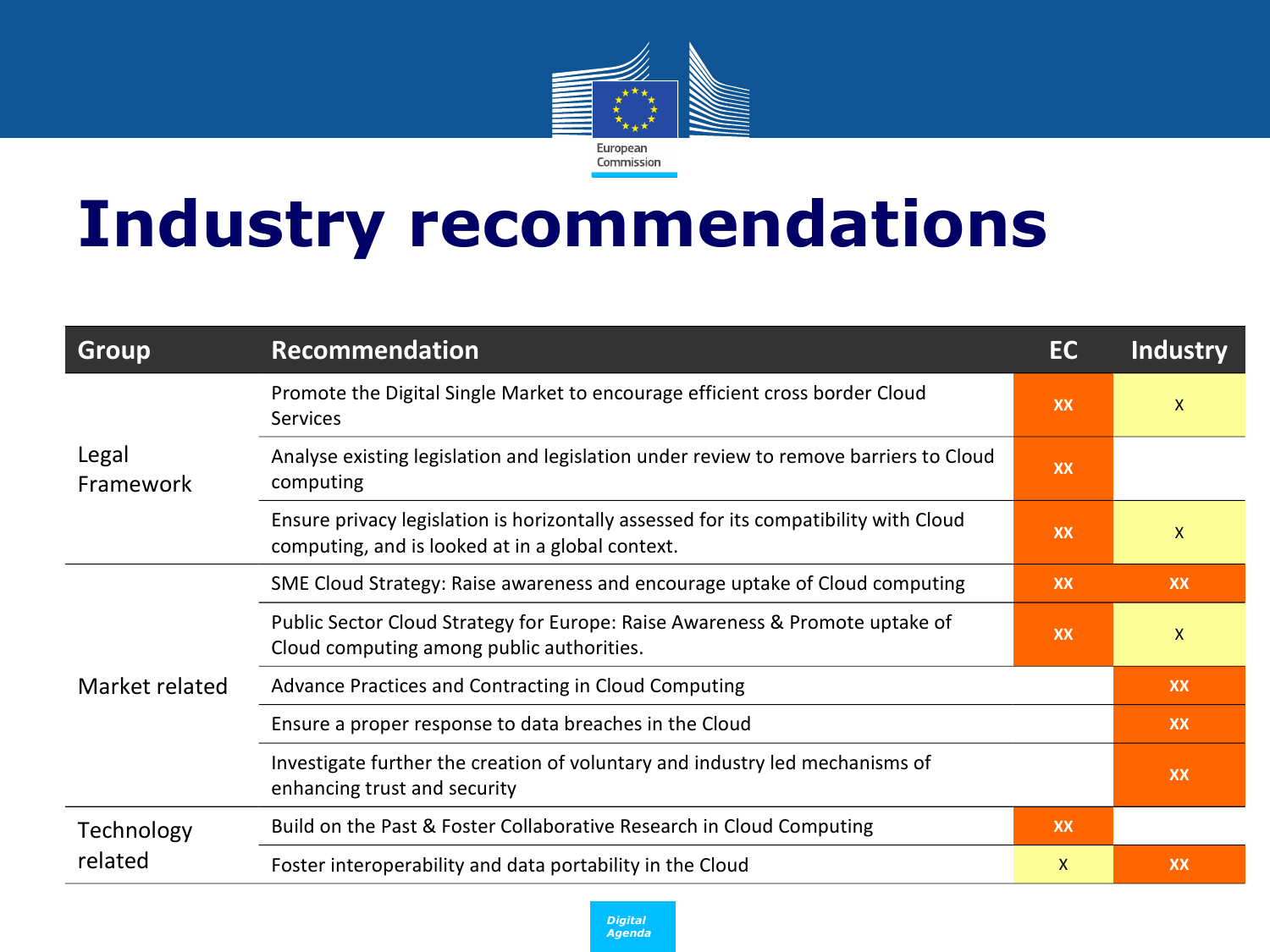

# **Public Consultation** *in 2011*

(538 inputs, companies: 230, individuals: 182, …) EU legal framework unclear

#### **Need for clarification on rights, responsibilities, data protection & liability**

#### **Guidelines for contracting welcome**

Public sector can set standards (security, IOP, data portability)

International agreements needed

Improvement through R&D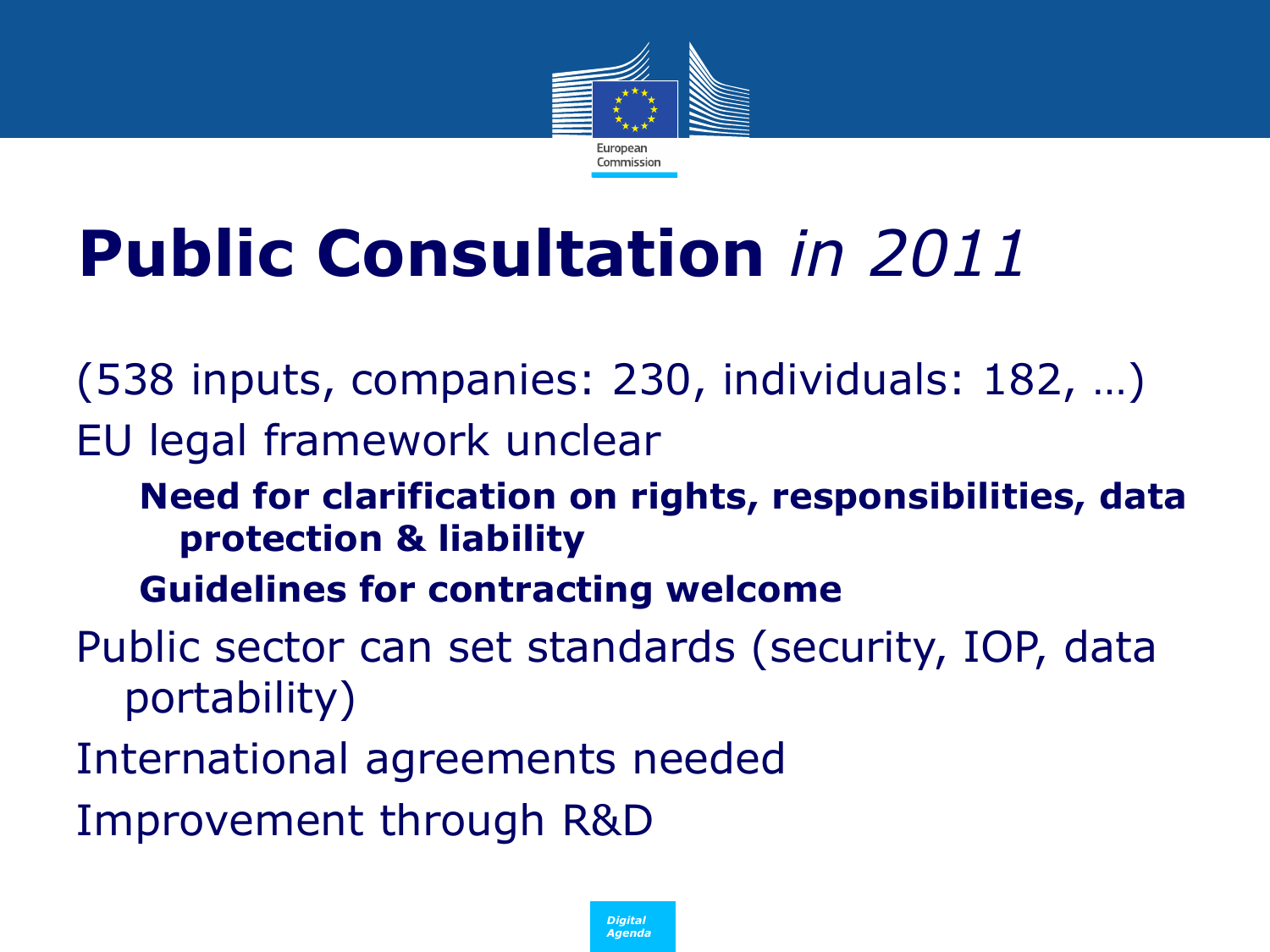

# **European Cloud Strategy**

| Legal              | • Cloud-friendly<br>framework |
|--------------------|-------------------------------|
| Public<br>sector   | • Going cloud-<br>active      |
| Inter-<br>national | • Global solutions            |

Cloud is for Europe & Europeans

*Digital Agenda*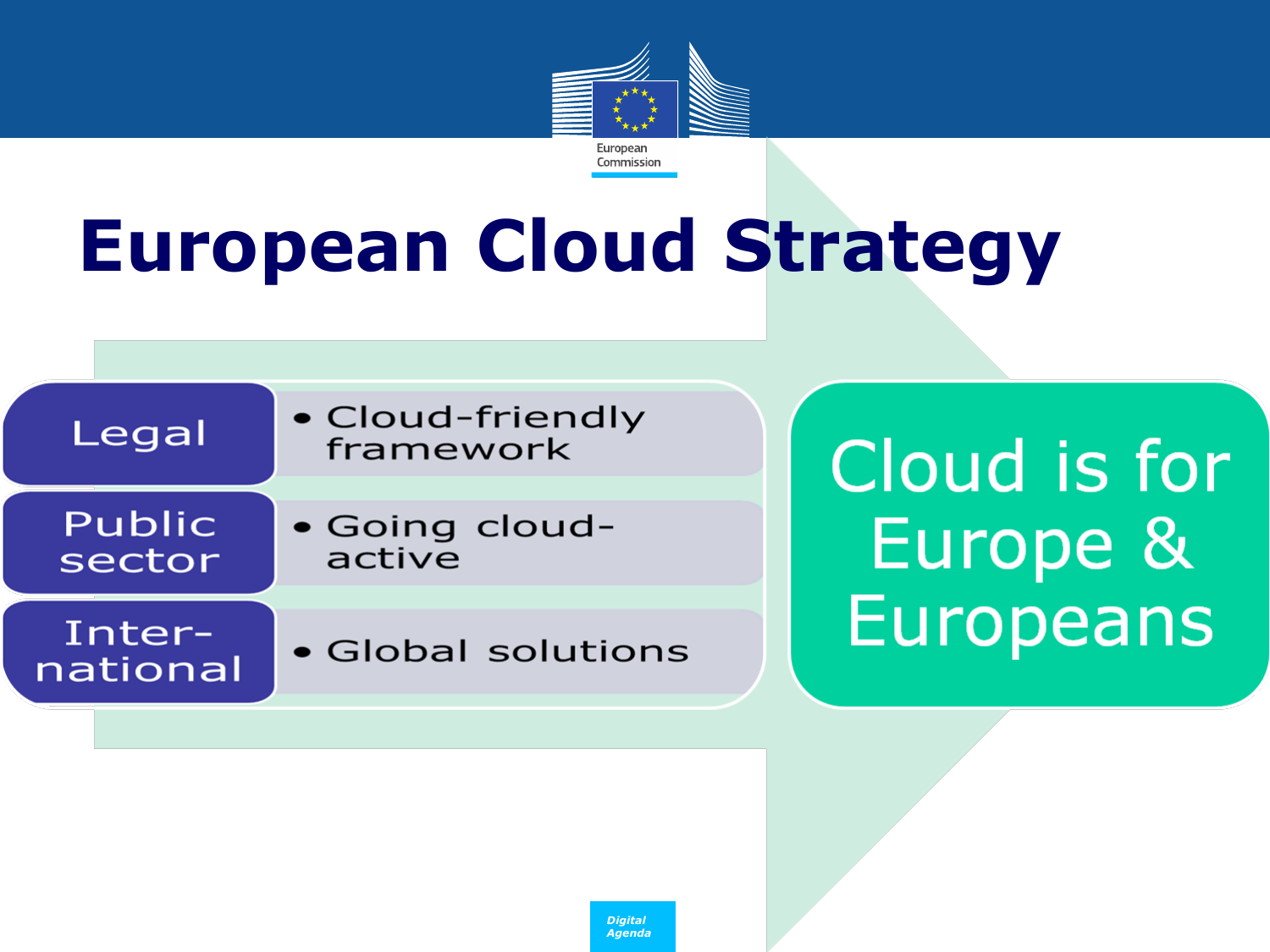

## **Objective of the EU Cloud Strategy**

Enabling and facilitating **faster adoption** of cloud computing, throughout **all sectors** of the economy to help **cut ICT costs** and **boost productivity, growth and jobs**

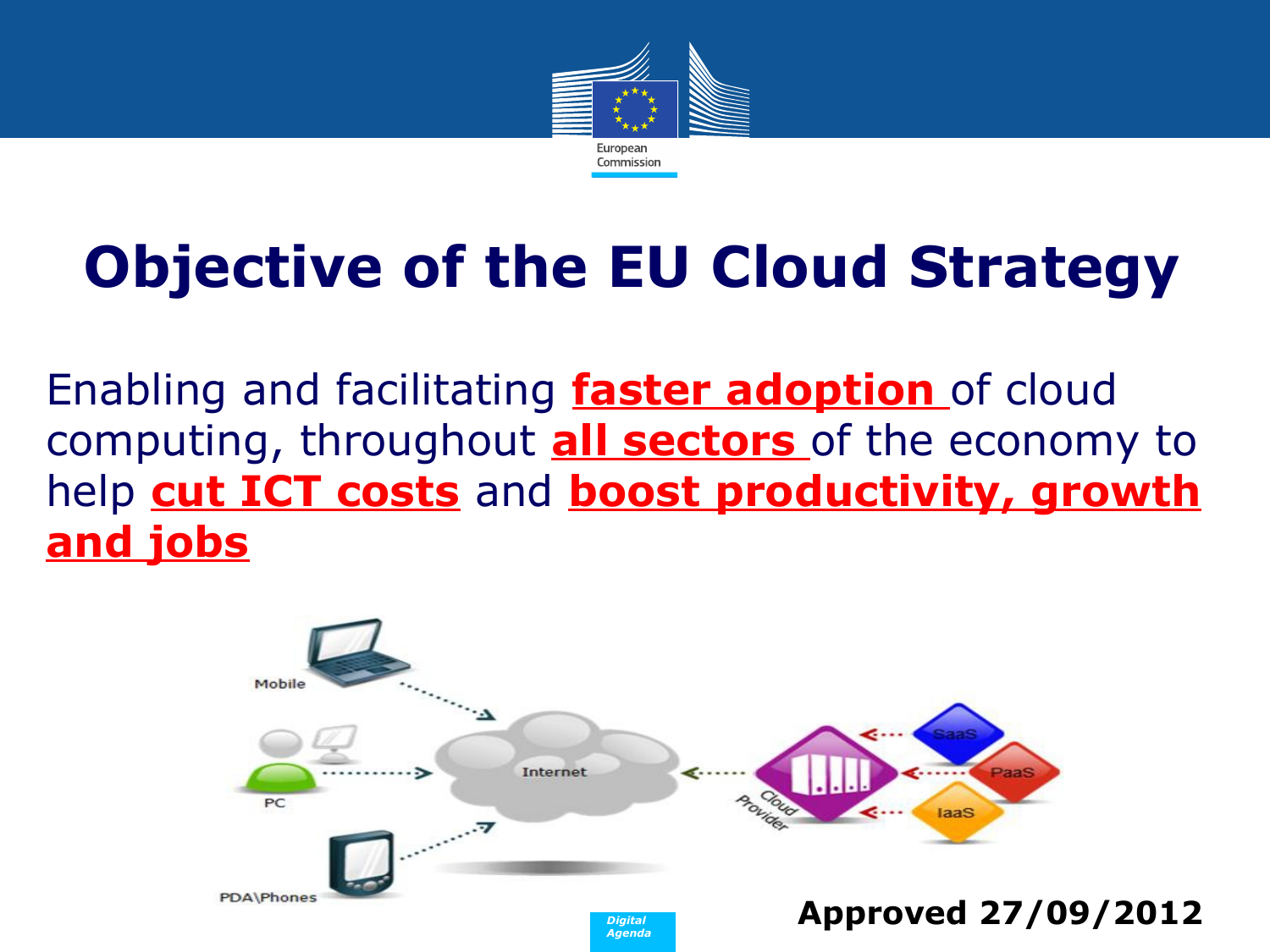#### The Cloud computing strategy

The European Commission's strategy 'Unleashing the potential of cloud computing in Europe'

Adopted on 27 September 2012, it is designed to speed up and increase the use of cloud computing across the economy

#### Cloud strategy's key actions

Cutting through the jungle of technical standards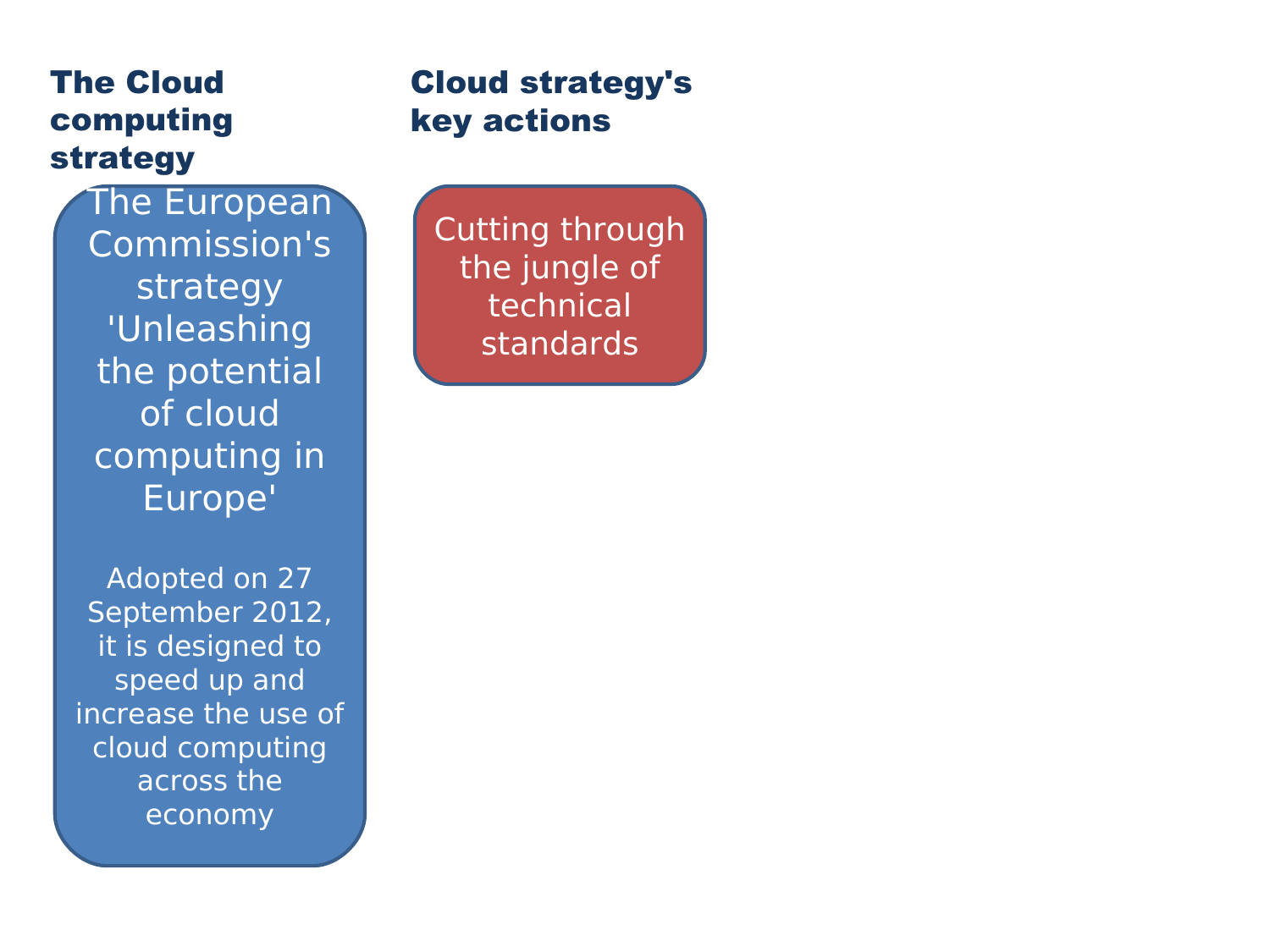

### **Key Action 1 : Cutting through the Jungle of Standards**

- > **ETSI** (European Telecoms Standards Institute) to coordinate stakeholders & identify necessary standards (e.g. for security and interoperability)
- ▶ Recognize ICT technical specifications for data protection
- ▶ Work with **ENISA** & others to assist development of EUwide voluntary certification schemes
- Agree with industry harmonised metrics for energy consumption & carbon emissions of cloud services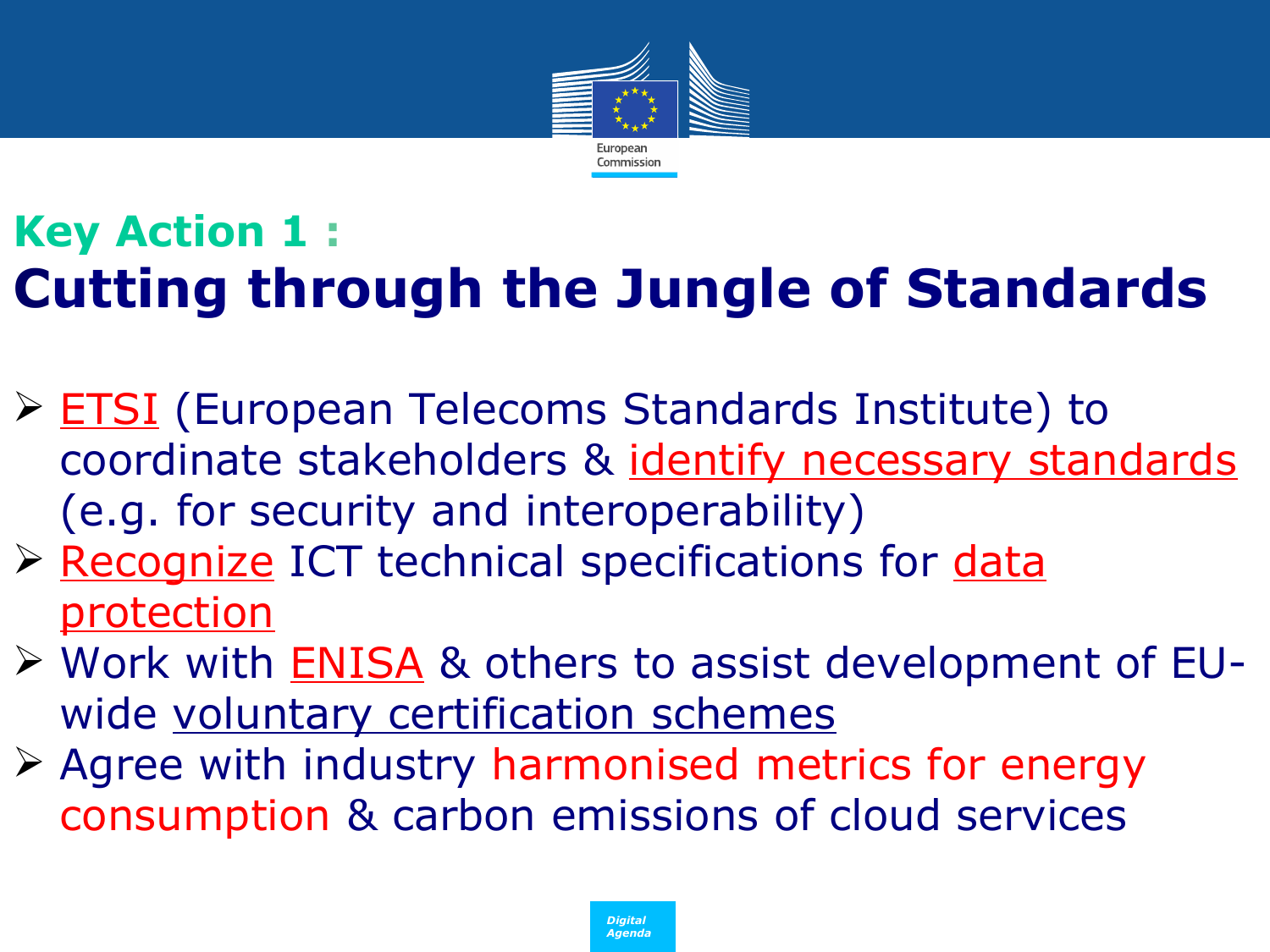#### The Cloud computing strategy

The European Commission's strategy 'Unleashing the potential of cloud computing in Europe'

Adopted on 27 September 2012, it is designed to speed up and increase the use of cloud computing across the economy

#### Cloud strategy's key actions

Cutting through the jungle of technical standards

Development of model 'safe and fair' contract terms and conditions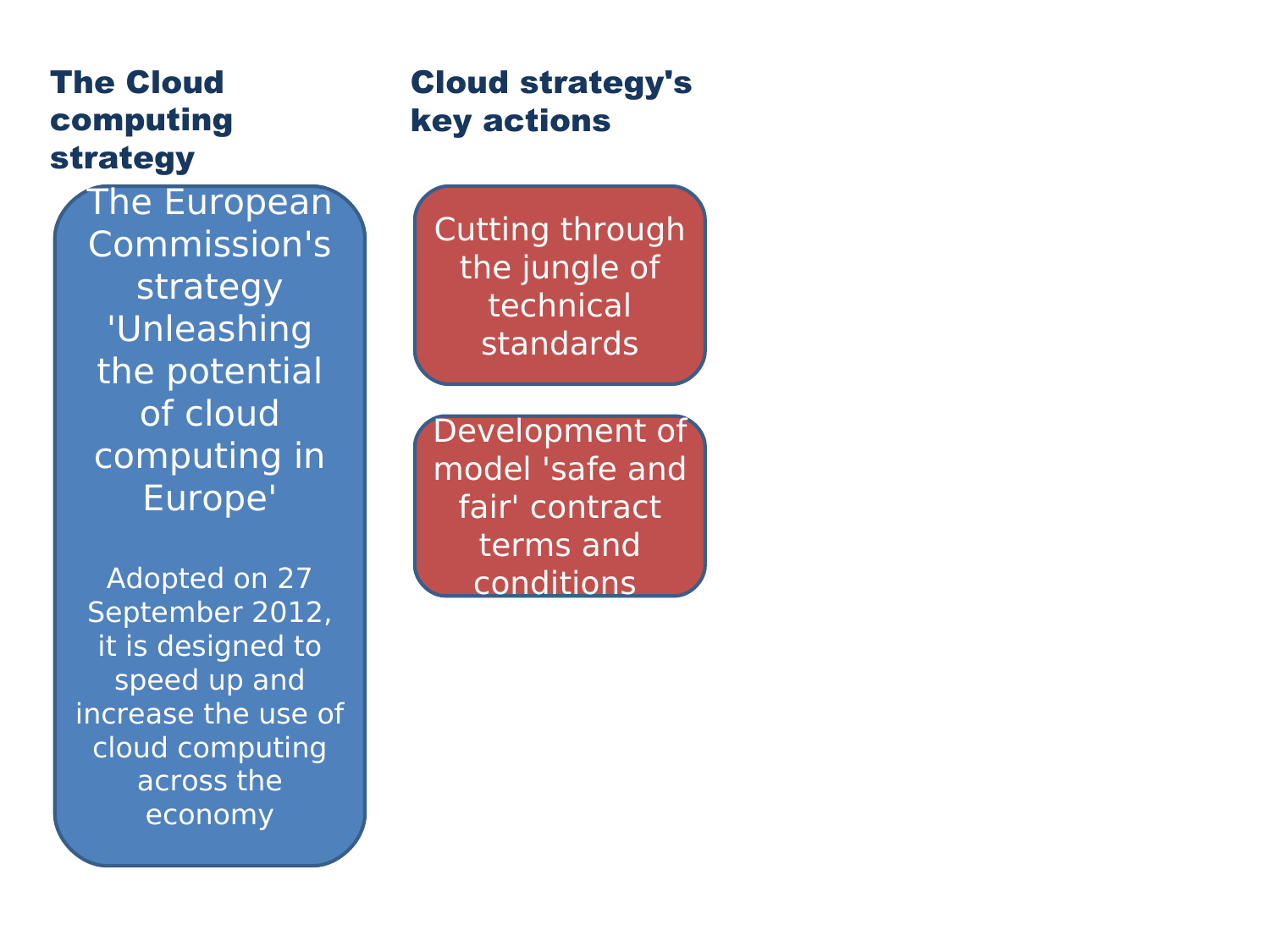

### **Key action 2: Safe and Fair Contract Terms**

- ▶ Develop with stakeholders model terms for cloud computing service level agreements for professional cloud users
- ▶ European model contract terms and conditions pursuant to Common European Sales Law; expert group for cloud-related issues beyond the CSL
- ▶ Review standard contractual clauses & binding corporate rules for international data transfers by cloud providers
- > Work with industry towards a code of conduct for cloud providers for Article 29 Working Party to endorse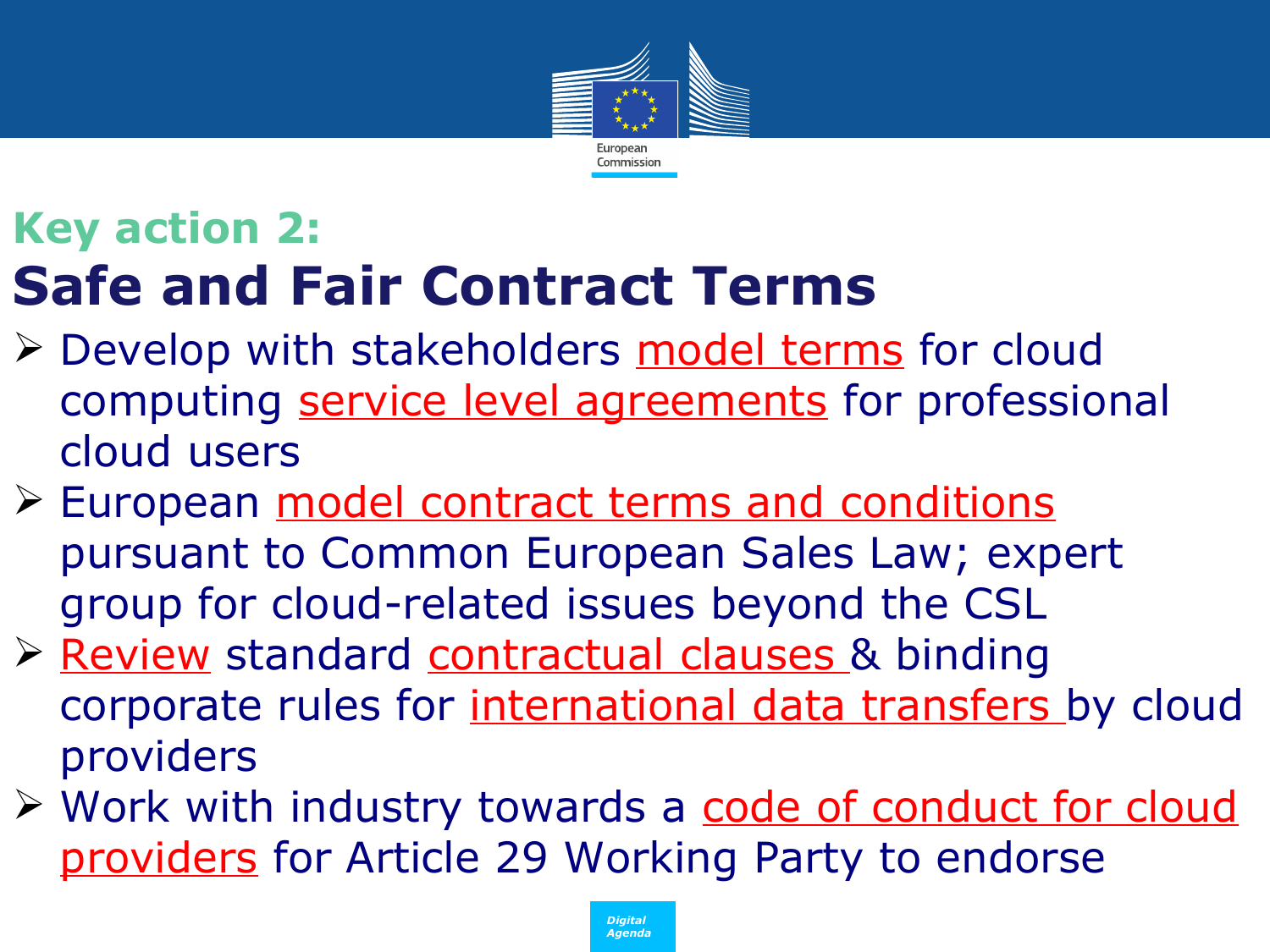#### The Cloud computing strategy

The European Commission's strategy 'Unleashing the potential of cloud computing in Europe'

Adopted on 27 September 2012, it is designed to speed up and increase the use of cloud computing across the economy

#### Cloud strategy's key actions

Cutting through the jungle of technical standards

Development of model 'safe and fair' contract terms and conditions

A European

Cloud Partnership to drive innovation and growth from the public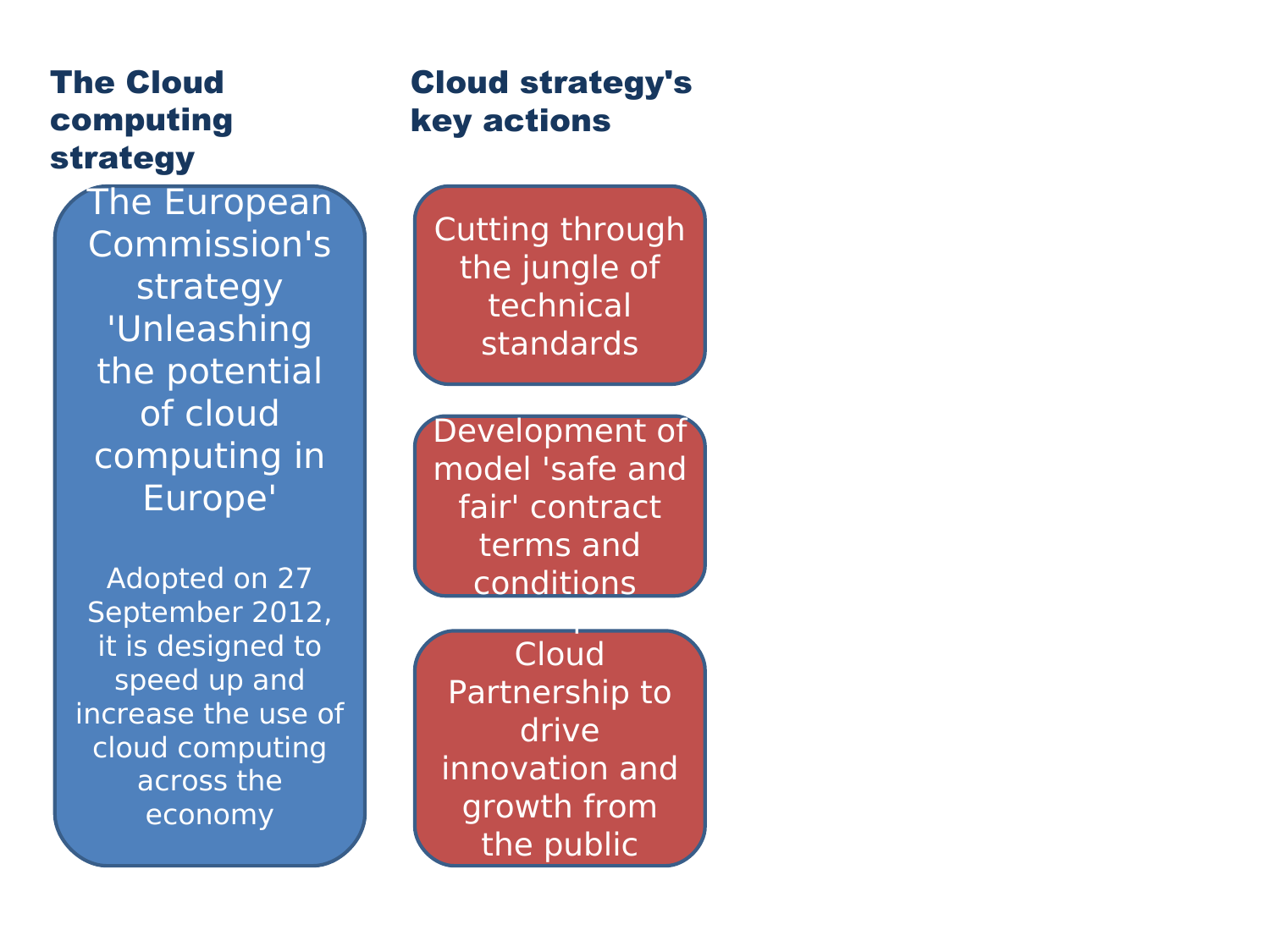

### **Key Action 3: European Cloud Partnership (ECP)**

- What:
	- > Identify common requirements for public sector cloud use
	- > Towards common & joint public procurement of cloud services
	- Shape the market to benefit private use
- $\triangleright$  How :
	- ▶ Steering Board: industry and MS
	- ▶ Pre-Commercial Procurement Action with MS (FP7, EUR 10m, started on 1 June 2013), with industry input

*Agenda*

*Digital* Umbrella for MS cloud activities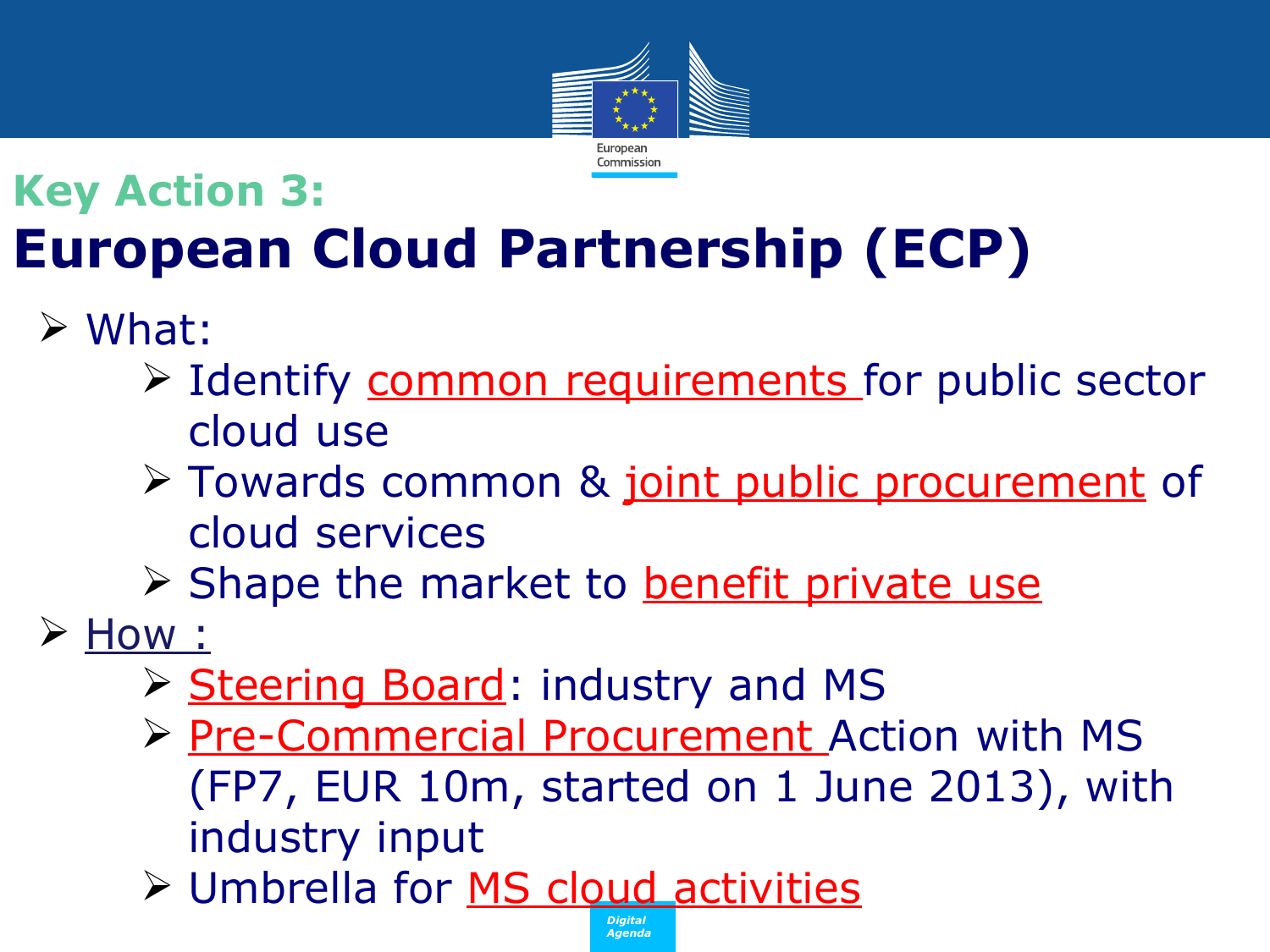

### Within Key action 3:

- **European Cloud Partnership Steering Board**
- **Cloud 4 Europe initiative**

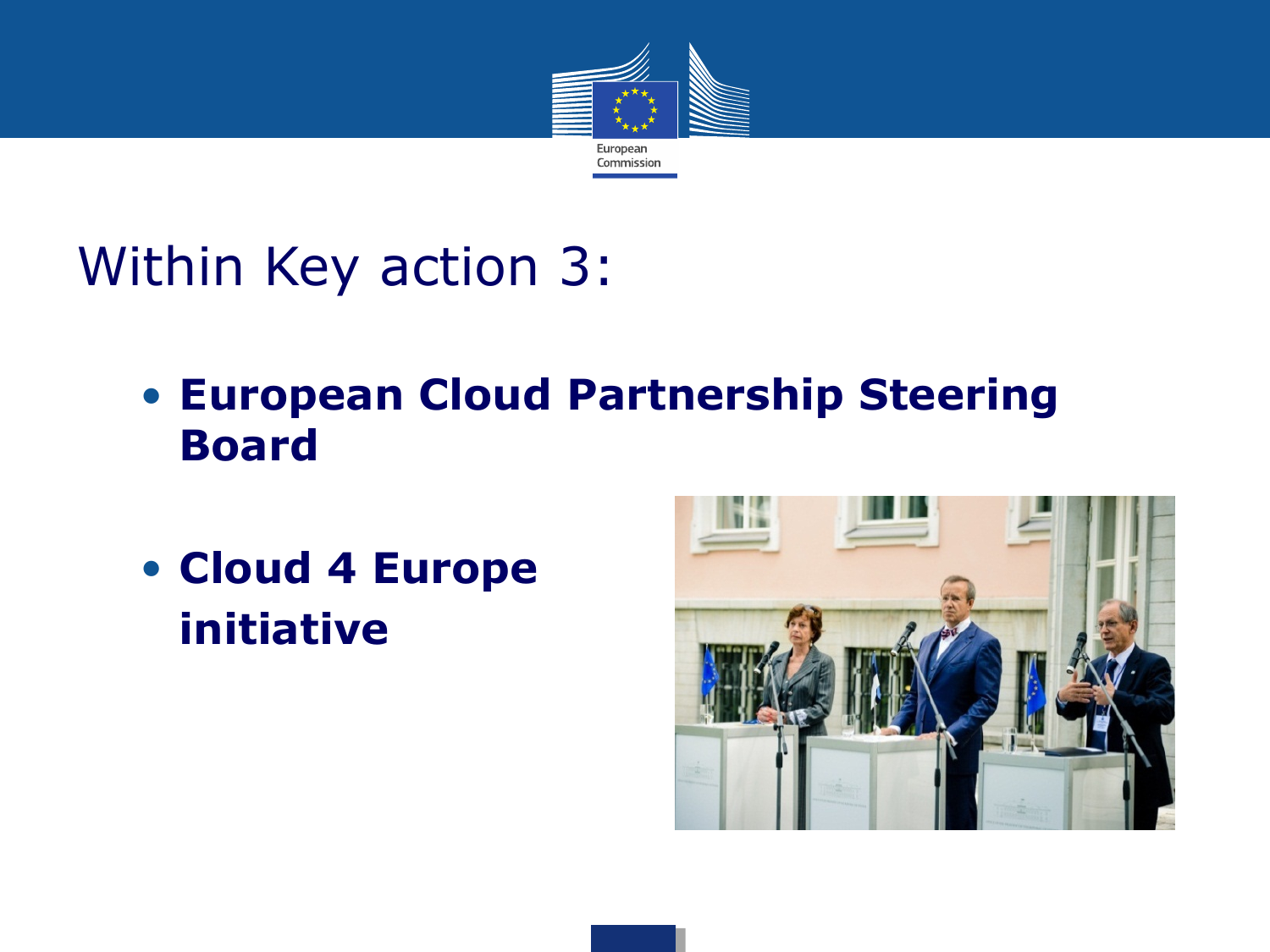

# **ECP Steering Board Members**

*Digital Agenda*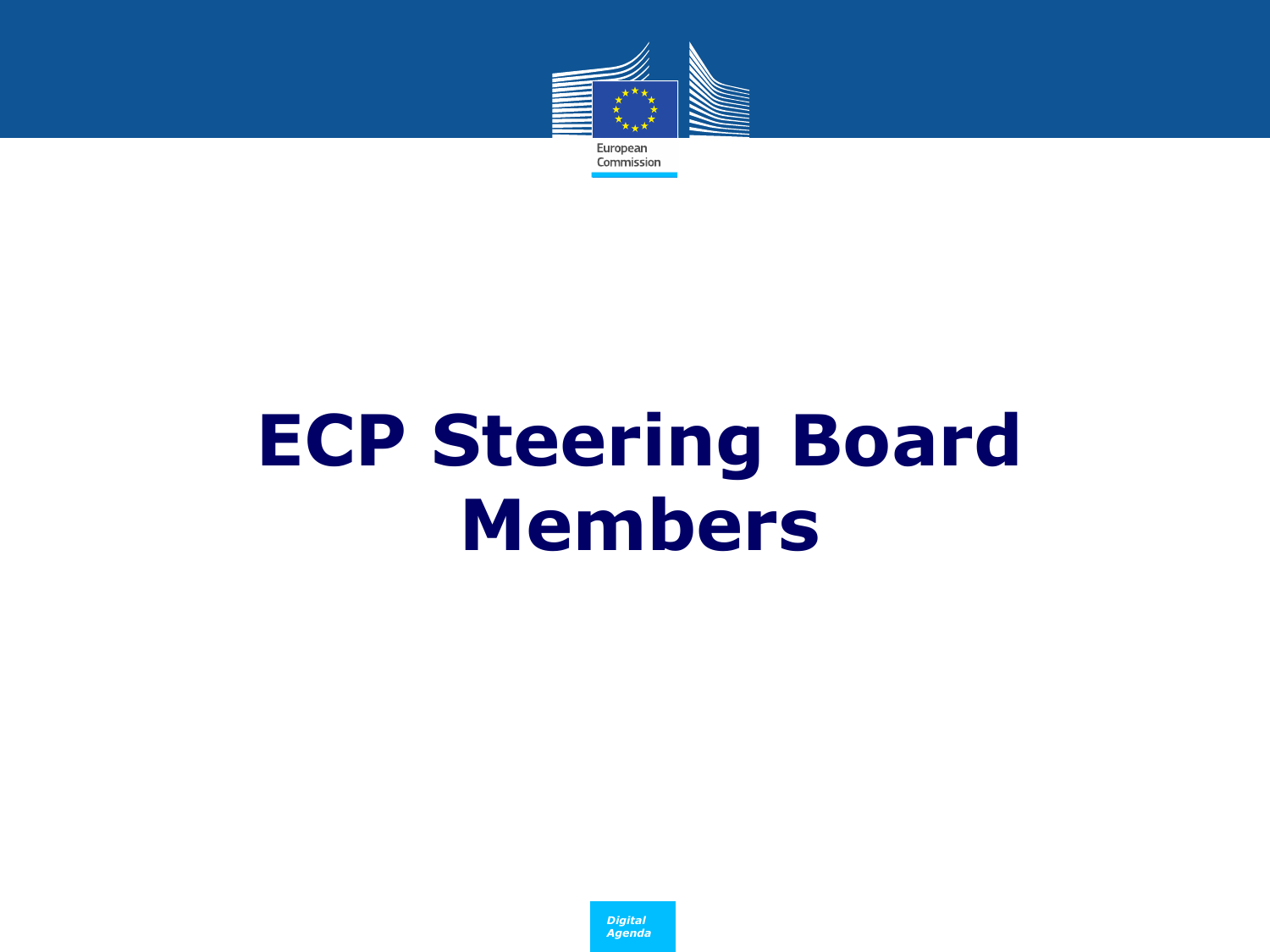## **ECP Steering Board Membership**

• **Toomas Hendrik Ilves**,

• Chair of Steering Board, President of Estonia

**Léo Apotheker**, former CEO of SAP and HP • **Thierry Breton**, Chairman and CEO of ATOS

• **Bernard Charlès**, • President and CEO of Dassault Systèmes

• **Kate Craig-Wood**, • Managing Director of Memset

• **Christian Fredrikson**, • President and CEO of F-Secure Corporation

• **Michael Gorriz**, • CIO of Daimler AG and President of EuroCIO

• **Jim Hagemann-Snabe**, • Co-CEO of SAP AG

**Vivek Dev**, CEO Digital Services, Telefonica Digital

**Pierre Nanterme, CEO of Accenture** 

• **Karl-Heinz Streibich**, CEO, Chairman of the Management Board and Group Executive Board of Software AG

• **Hans Vestberg**, President and CEO of Ericsson

**Werner Vogels**, Vice President and Chief Technology Officer of Amazon.com

• **Katarina de Brisis**, Norwegian Ministry of Government Administration and Reform, Deputy Director General of the Department of ICT policy and public sector reform

• **Aitor Cubo Contreras**, Deputy Director General of Programs, Studies and Promotion of Electronic Administration, Spanish Ministry of Finance and Public Administrations

**Jacques Marzin**, ICT Corporate Director for France, Direction interministérielle des systèmes d'information et de communication de l'État

• **Michael Hange**, President of the German Federal Office for Information Security

• **Maarten Hillenaar**, Government CIO and Director of the central government ICT-policy department, Dutch Ministry of the Interior and Kingdom Relations

• **Reinhard Posch**, CIO and Chair of the Austrian e-Government DIGITAL:AUSTRIA, Austrian Federal Government

• **Andrzej Ręgowski**, Vice-Minister, Polish Ministry of Administration and Digital Affairs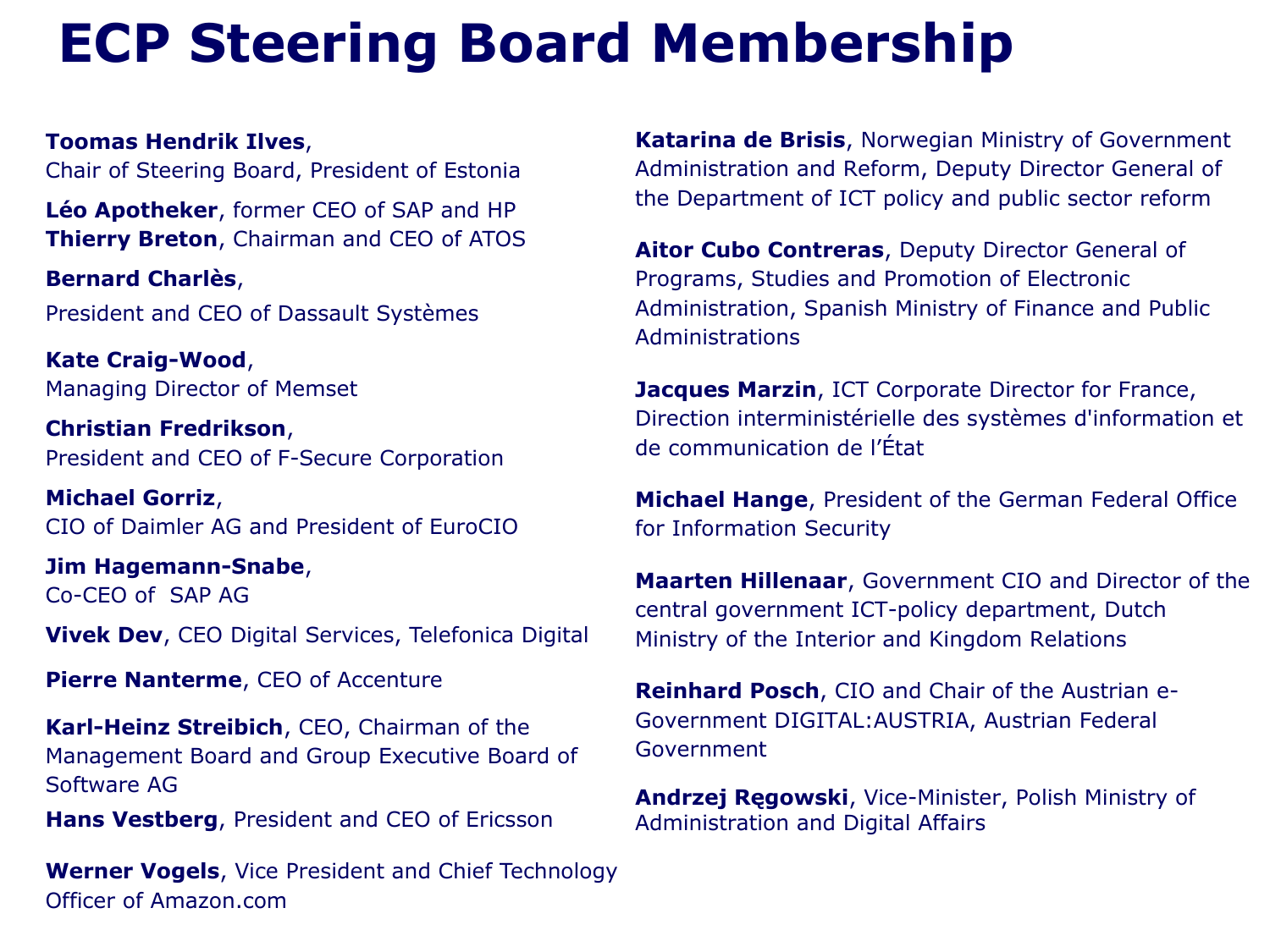

# **ECP Steering Board – Work in progress -**

- 1. Provide a secure and trustworthy cloud environment for Europe
- 2. Achieve a single market for cloud computing (ongoing activities on standards, certification and Service Level Agreements will contribute to this)
- 3. Working groups on public and private cloud uptake barriers and public sector projects are in place
- 4. Specific recommendations are expected by summer 2014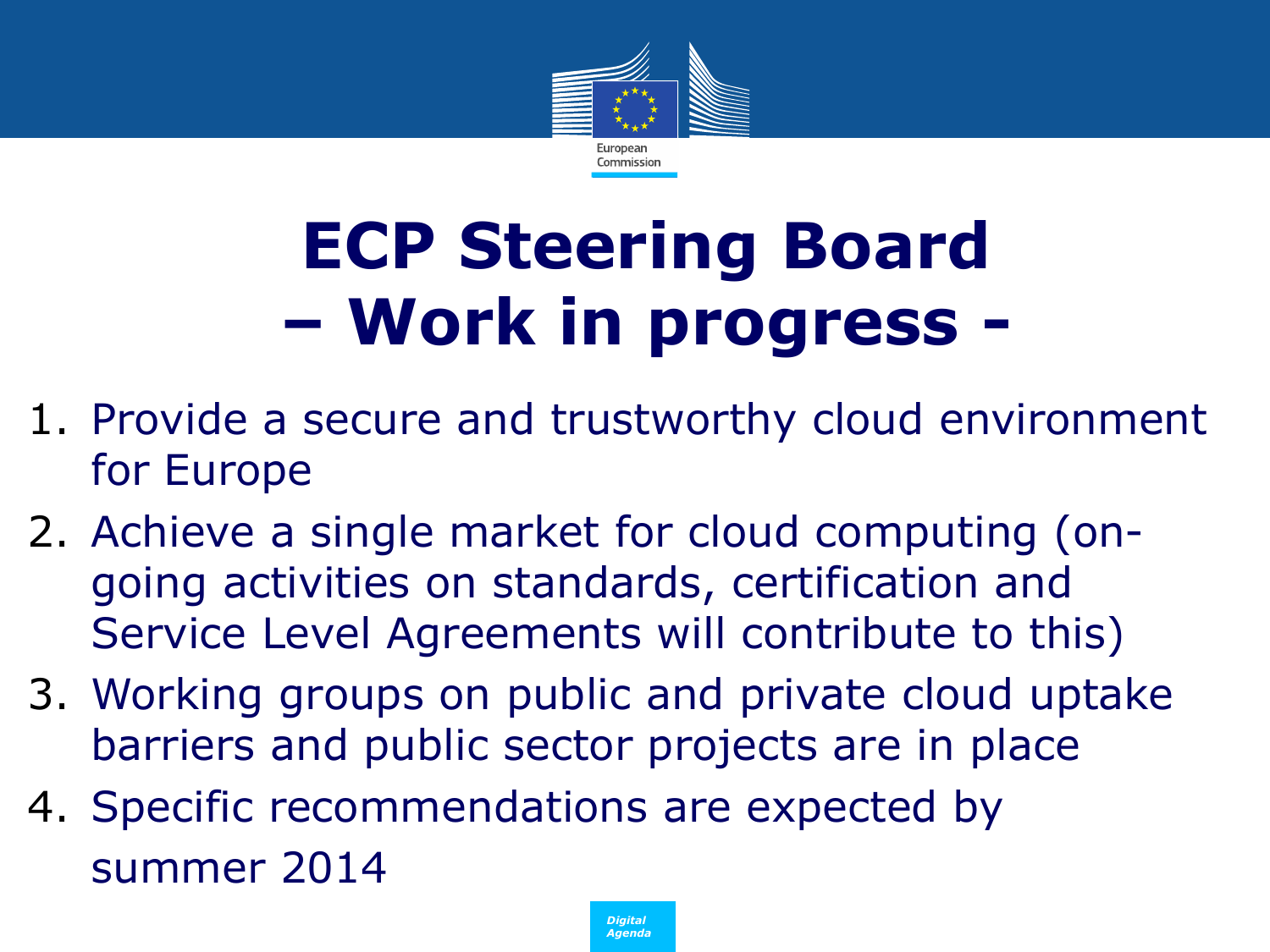

# **Cloud-for-Europe (C4E)**

- CSA-CP for PCP under FP7
- 24 partners from 11 states – **AT, BE, DE, EE, ES, FI, IT, NL, PT, SI, TR**
- Main phases:

### **1.Preparation of PCP tender + dissemination**

**2.Cloud services through joint PCP (industry)**

- Currently procures from AT, ES, FI, IT, NL, PT, SI
- Budget:  $\sim$  13,5 ME ( $\sim$  9,5 ME for PCP)
- Start date: 1<sup>st</sup> June 2013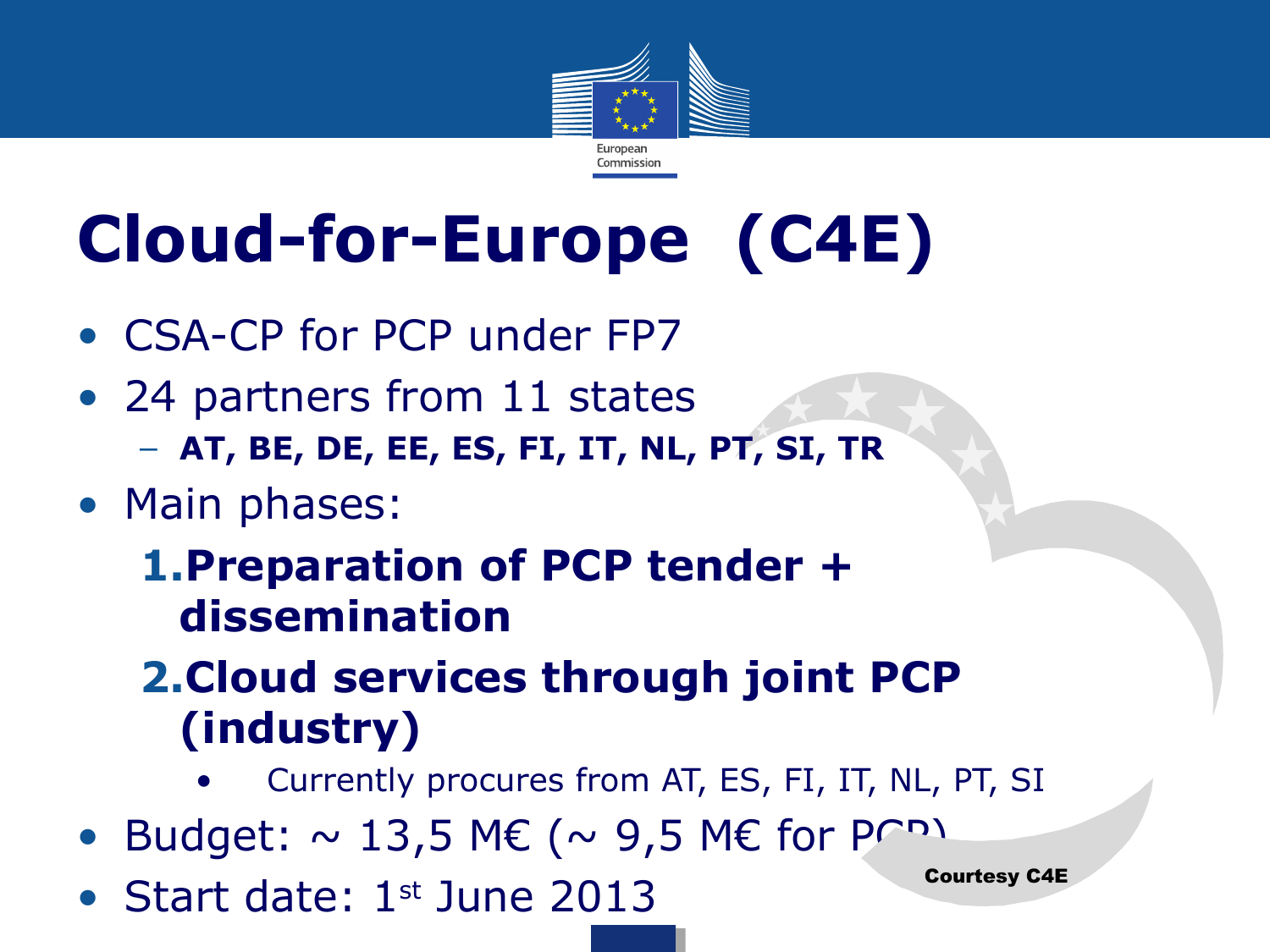

### **Progress**

- Key action 1:
	- **Standards mapping by ETSI** 
		- Cloud Standards Coordination Conference Brussels 11/12/2013
	- **List of certification schemes** 
		- ENISA list and meta-framework mid 2014
		- Pilots 2014
- Key action 2:
	- **Cloud Service Level Agreements** 
		- Draft Templates end 2013
	- **Code of conduct (data protection)** 
		- Stable draft Jan 2014,
		- to Art 29 WP, endorsement during this Commission
	- **Cloud Contract Group**
		- Launched 19/11/13
- Key action 3
	- **Cloud-for-Europe (C4E) initiative** 
		- Public launch conference on 14 November 2013
		- Pre-notice April, tender early summer 2014

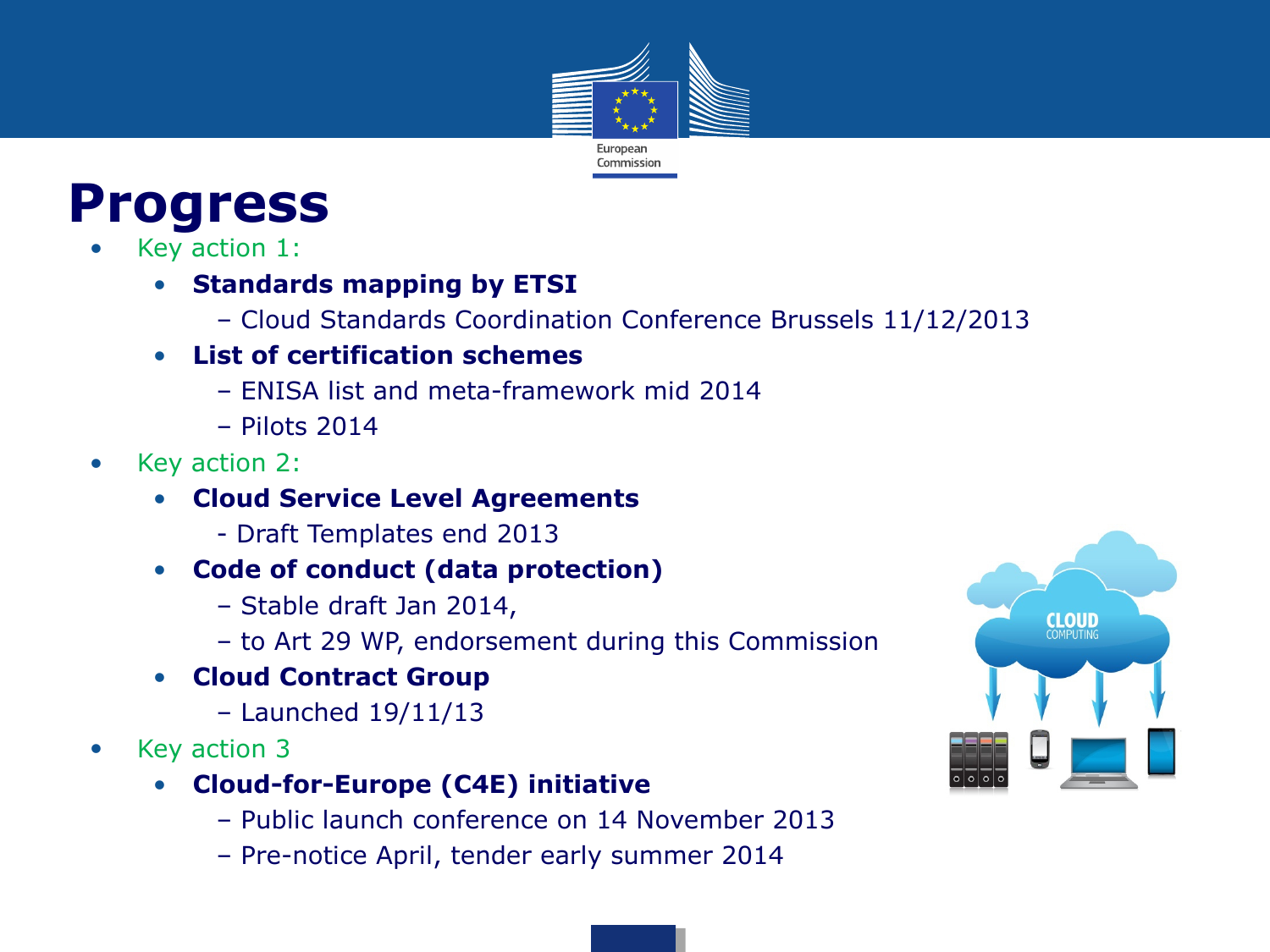

#### The Cloud Computing Strategy

The European Commission's strategy 'Unleashing the potential of cloud computing in Europe'

Adopted on 27 September 2012, it is designed to speed up and increase the use of cloud computing across the economy

drive

#### Cutting through the jungle of technical standards The Cloud Select Industry Group on Service Level Agreements The Cloud Select Industry Group on Certification Schemes The Cloud Select Industry Group on Code of Chaunched on ETSI: Cloud Standards Launched Coordination The European Clouc **Partnership** Cloud strategy's key actions Groups working on implementing the strategy Development of model 'safe and fair' contract terms and conditions A European Cloud Partnership to innovation and growth from the public sector. The Cloud Computing Contract Group on 4- 5/12/2012 Launched on 21/02/2013 10/04/2013 Launched on  $-21/02/2013$ Launched on 19/11/2013 Launched Steering Board on 19/11/2012 Cloud for Europe Llaunched In 11/ 2013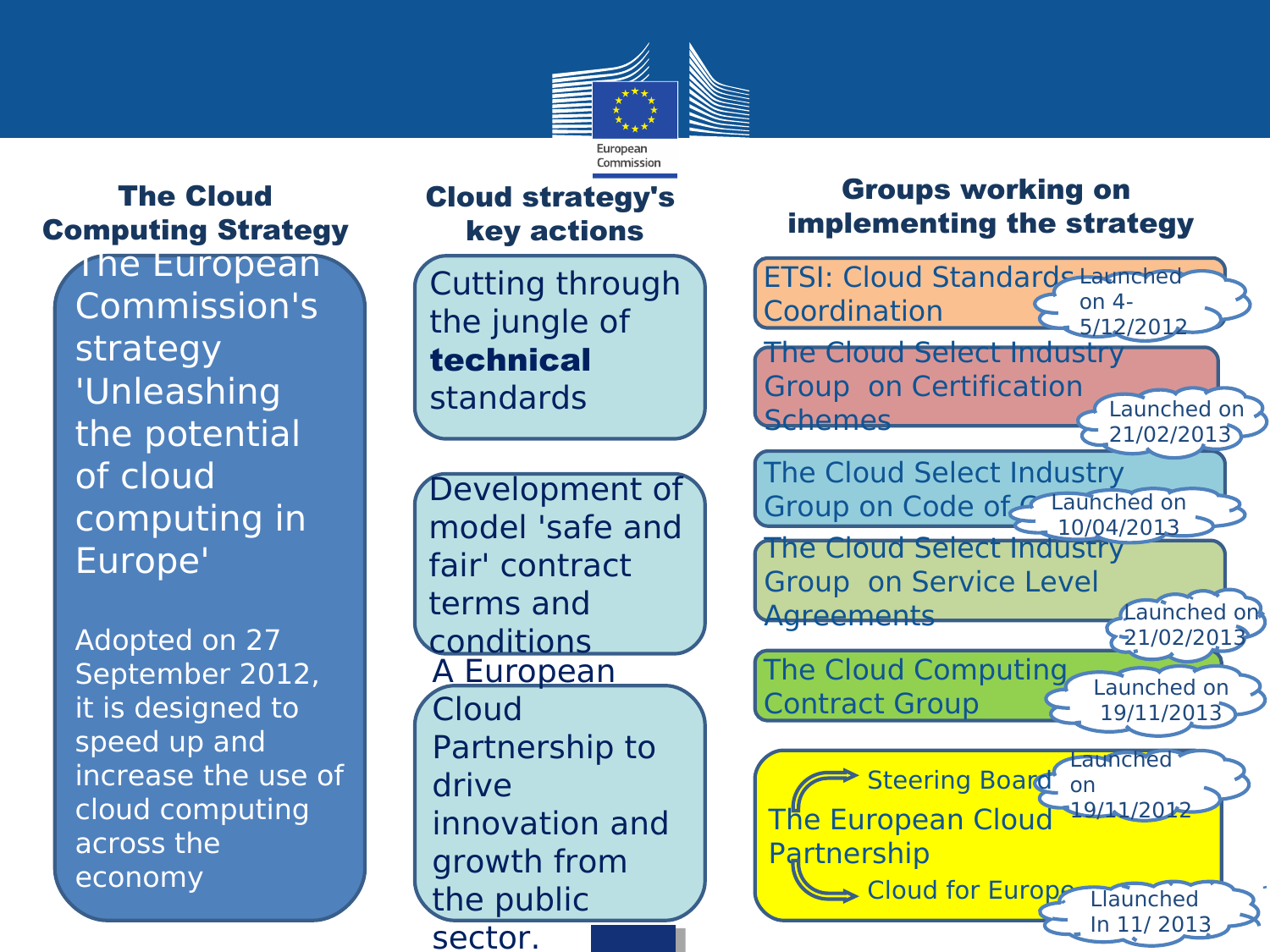

## **Cloud Standards Coordination**

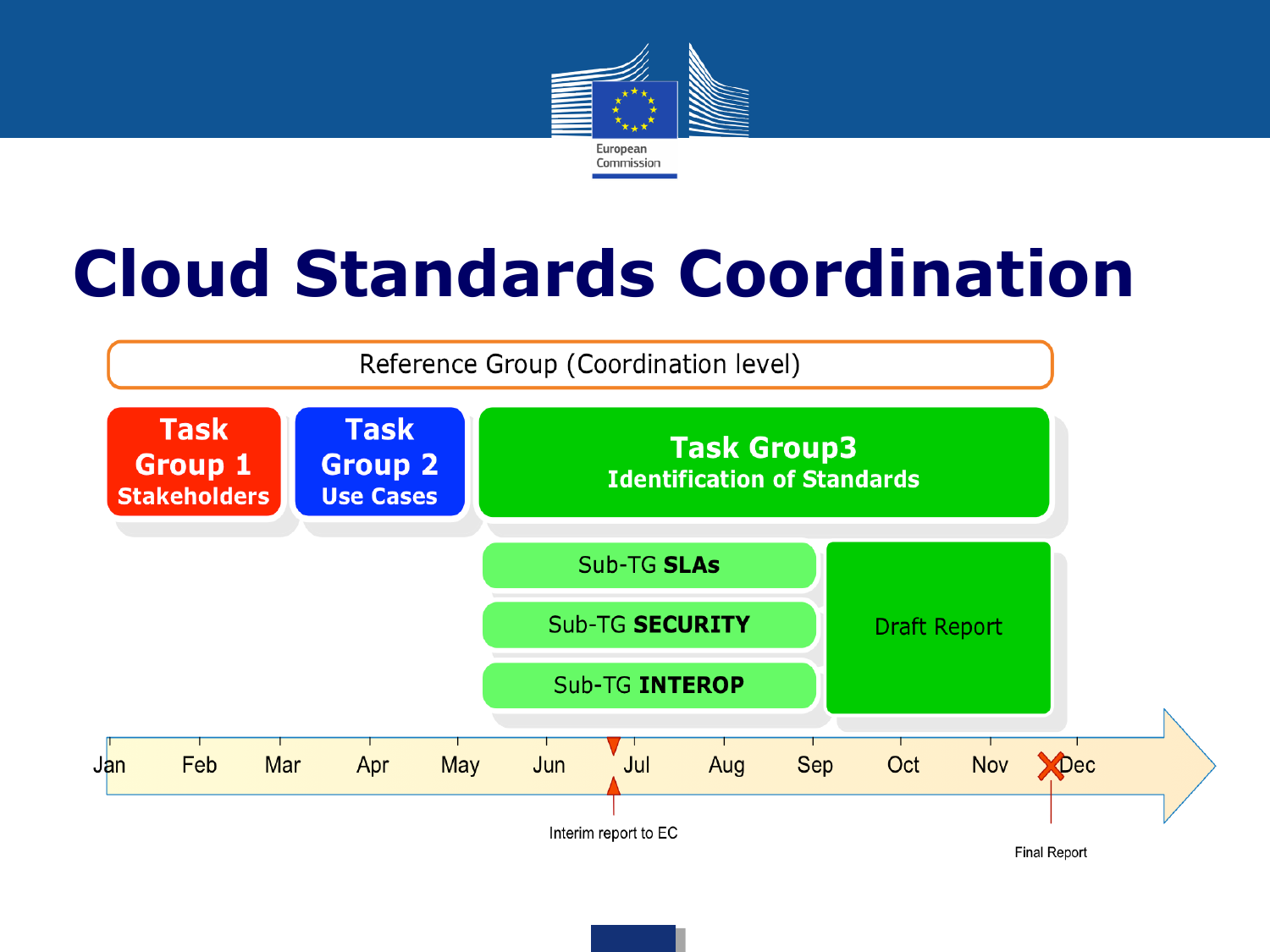

## **Standards map:**  Accomplished work

Task Group 1: Stakeholders roles & responsibilities

• To make a **model of stakeholders and responsibilities**

Task Group 2:Use cases selection & prioritization

- Select use cases (UCs) and related requirements and prioritize them.
- Ensure **UCs address all stakeholders and their roles and responsibilities**

Task Group 3: Specs identification

•The work was carried by three sub-groups (**SLAs, Security & Privacy, Interoperability, Data Portability & Reversibility**) working in parallel.

•The final result was delivered to the EC on  $11<sup>th</sup>$  December 2013.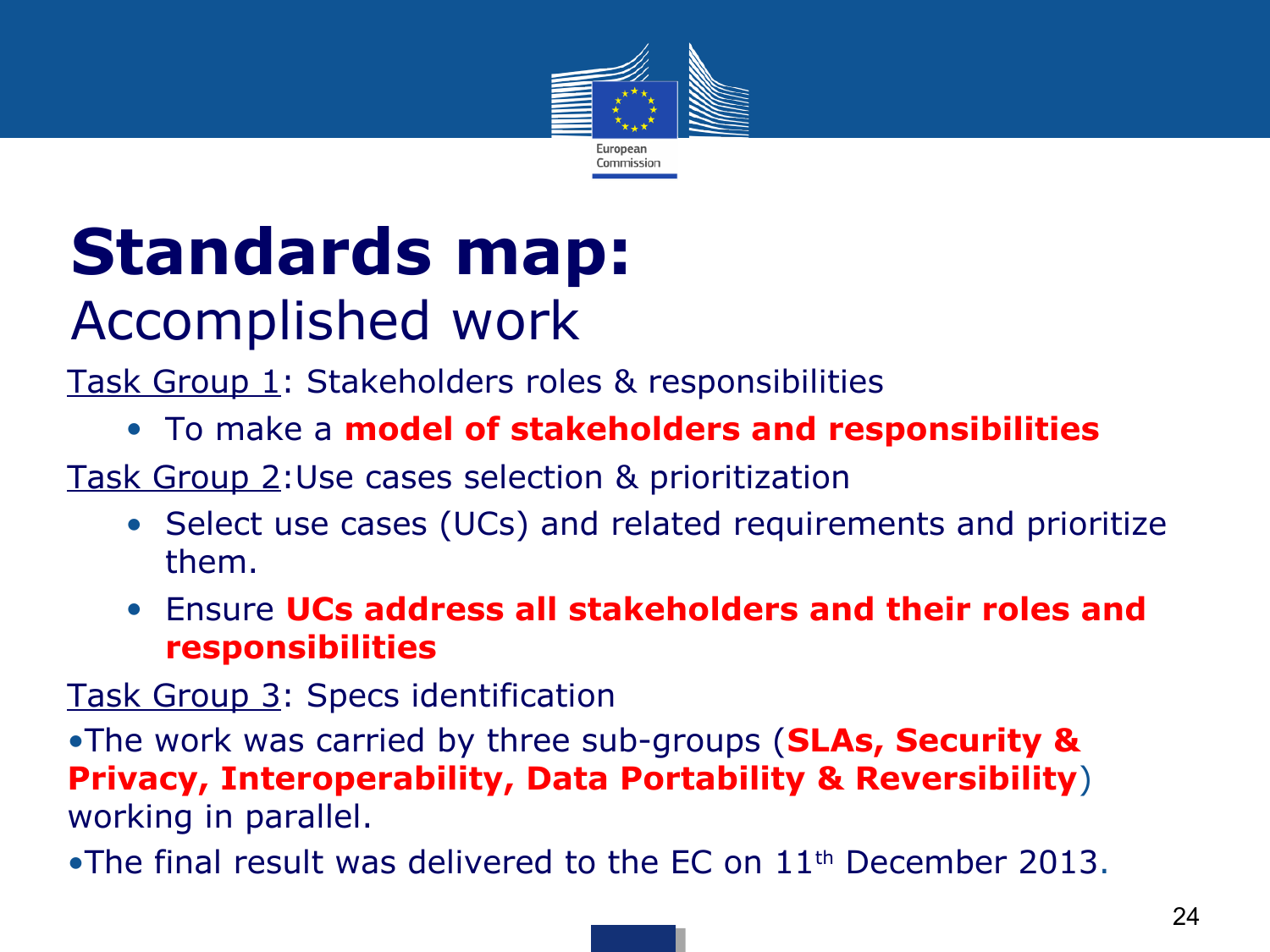

## **Cloud Standards Coordination:**  Final report

The final Report provides the following technical results:

- A definition of the roles in Cloud;
- The collection and classification of over 100 Cloud Use Cases;
- A list of around 20 relevant organizations in Cloud Standardization and a selection of around 150 associated documents, Standards & Specifications as well as Reports & White Papers;
- A classification of activities that need to be undertaken by Cloud Service Customers or Providers over the whole Cloud Service Life-Cycle;
- A mapping of the selected Cloud documents (in particular Standards & Specifications) on these activities.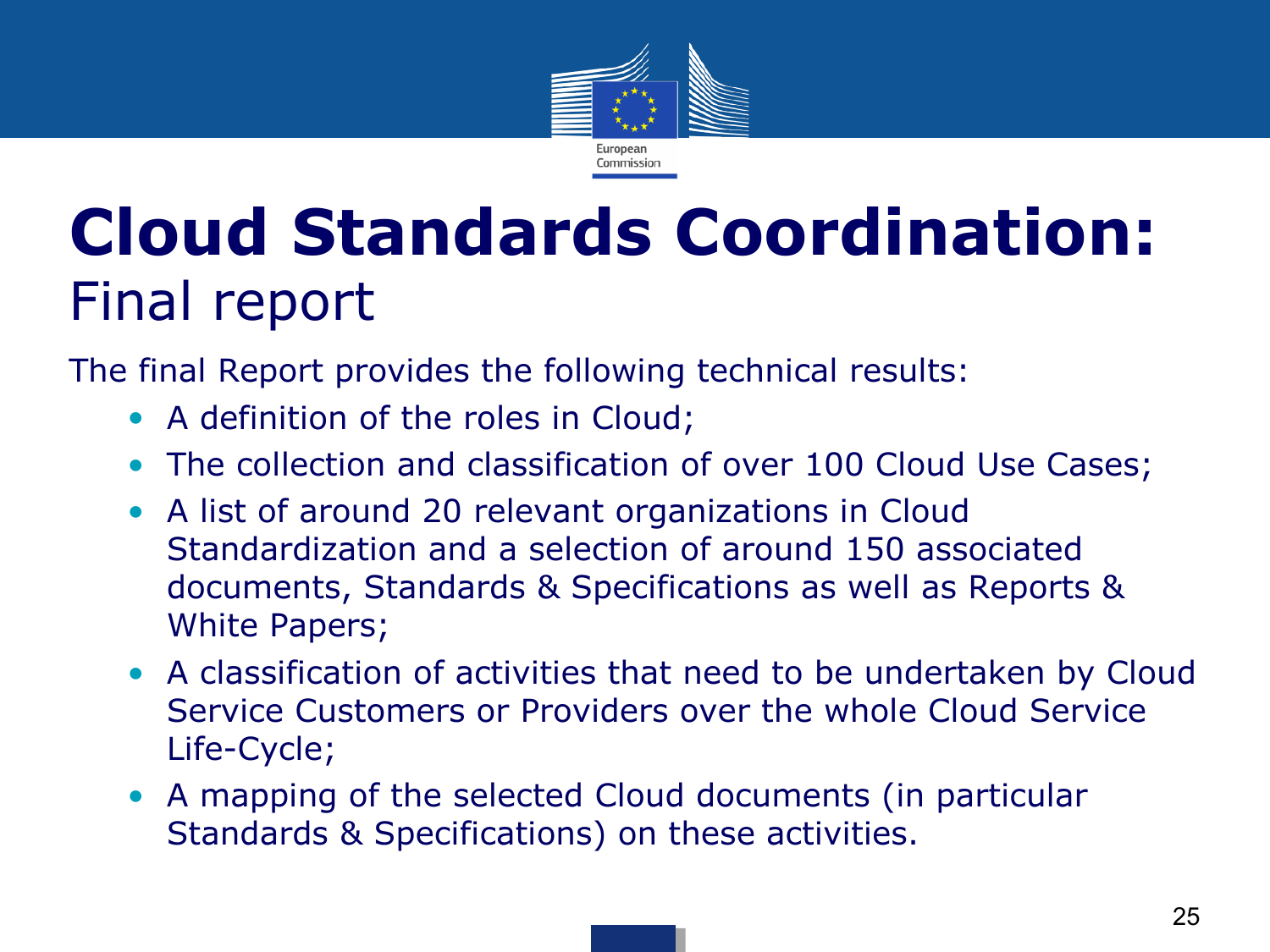

## **Cloud Standards Coordination:**  Final report

Conclusions on the status of Cloud Standardization:

- general aspects
- specific topics of Interoperability, Security & Privacy and SLA.

The report is available at:

http://www.etsi.org/images/files/Events/2013/2013\_CSC Delivery WS/CSC-Final report-013-CSC\_Final\_report\_v1\_0\_PDF\_format-.PDF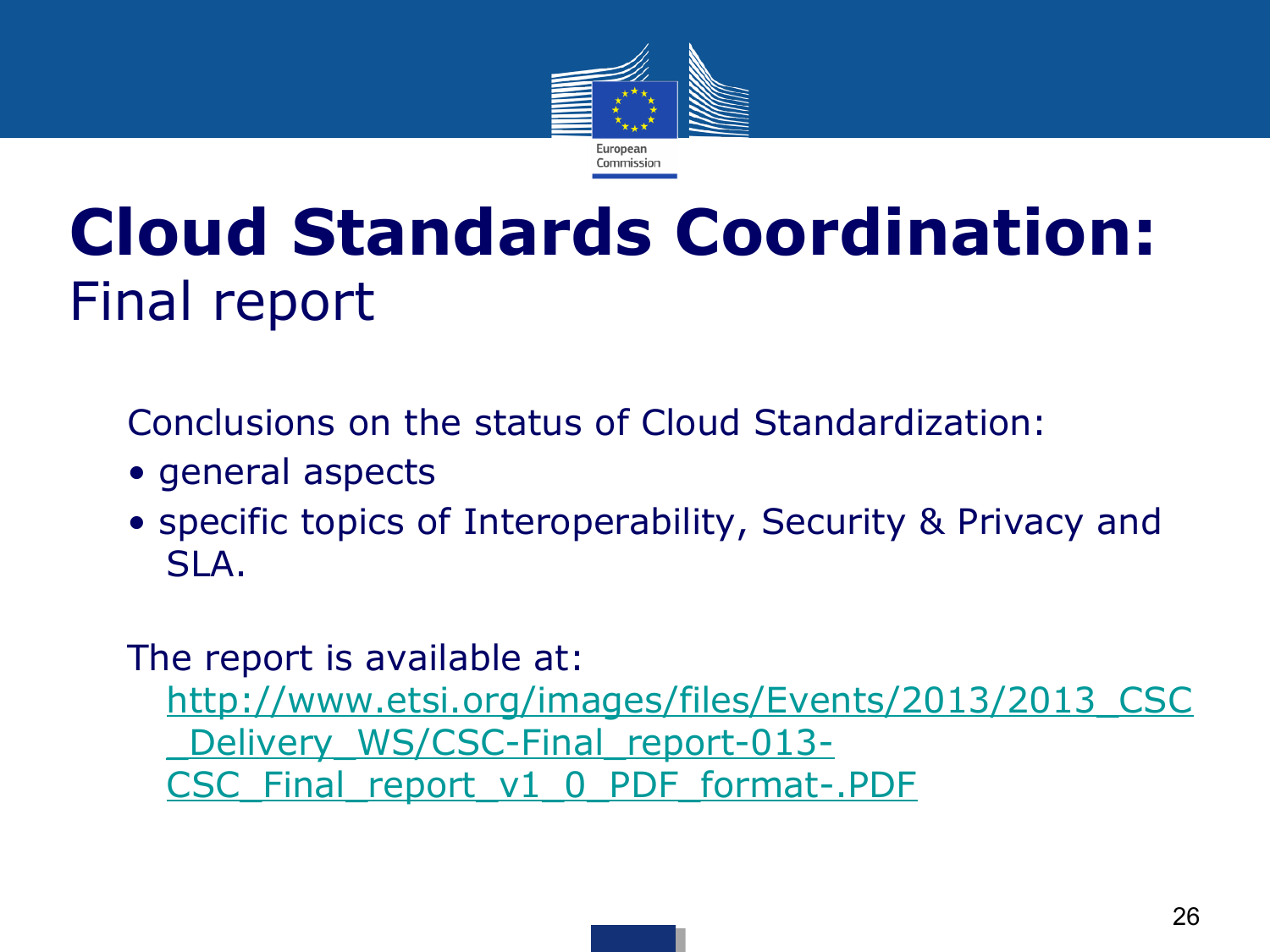

## **Cloud Certification:**  Main goals

Certification improves transparency and trust in the cloud computing market

•Assist in the development of **voluntary EU-wide certification schemes** in the area of cloud computing

•Establish a **list of certification schemes** in the area of cloud computing by **2014**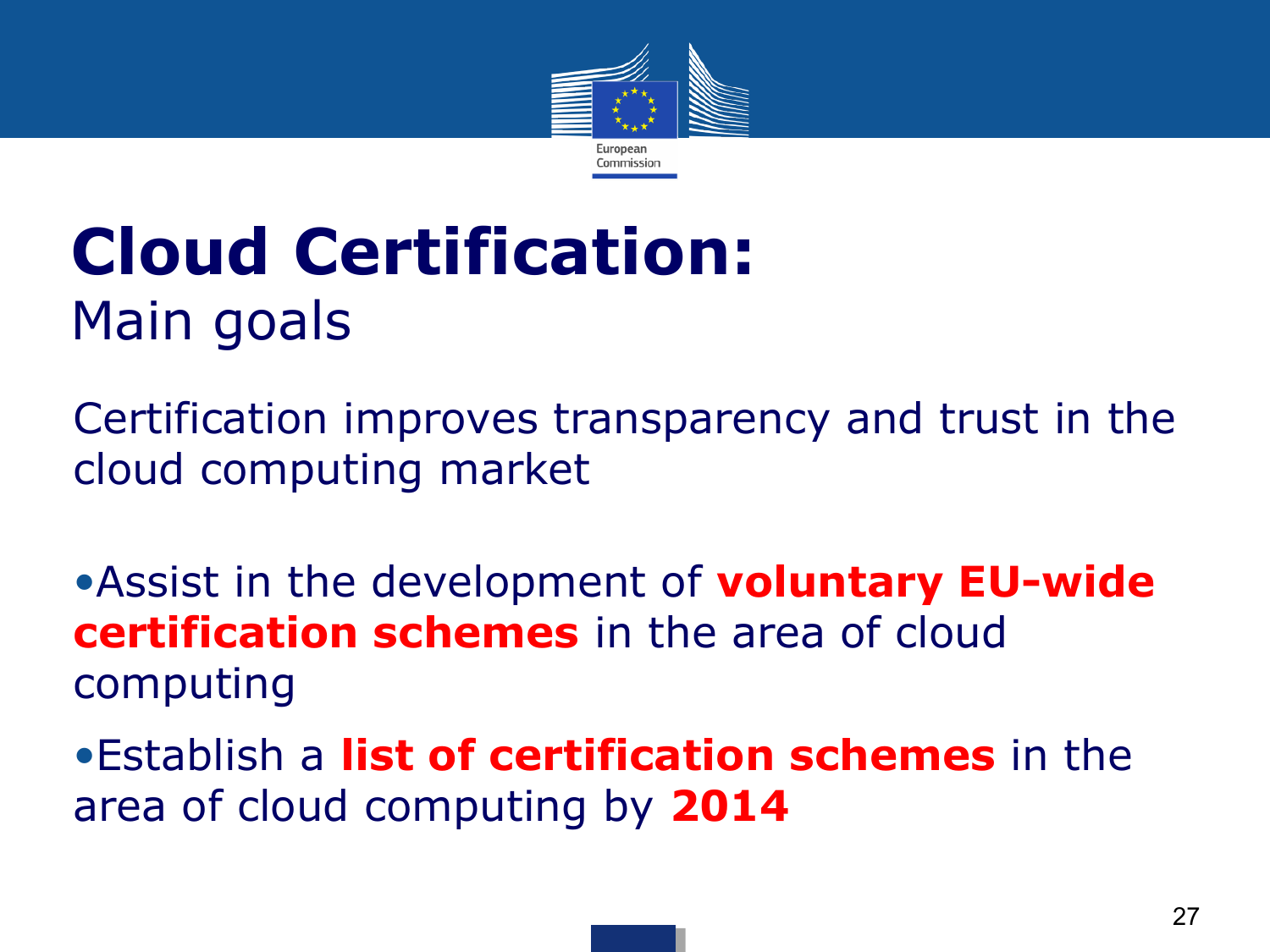

### **SIG-certification group: Identification of EXISTING certification schemes**

|                                | <b>Cloud Security</b>                                            |                             |
|--------------------------------|------------------------------------------------------------------|-----------------------------|
|                                | <b>Alliance - Open</b>                                           |                             |
|                                | <b>Certification</b>                                             |                             |
|                                | SOC / ISAE 3402 PSSAE16                                          |                             |
|                                |                                                                  | <b>ISO 27001</b>            |
|                                | <b>LeetSecurity</b><br><b>Rating</b>                             | <b>Eurocloud Star Audit</b> |
| <b>ISACA -</b><br><b>COBIT</b> | <b>Europrise</b><br><b>TÜV Rheinland</b>                         |                             |
|                                | <b>Cloud Industry</b><br><b>Forum Code of</b><br><b>Practice</b> | ISO 20000 /<br><b>PCI-C</b> |
|                                | <b>Fisma</b>                                                     |                             |
|                                |                                                                  |                             |

**Initial Evaluation** 

- **Data security:** recognized standards/schemes, but only few fit for cloud purpose
- **Data protection:** no recognized standards/schemes yet
- **Lack of transparency** about some schemes (recognition, scope, added value, etc.)
- No **one-stop shop** in EU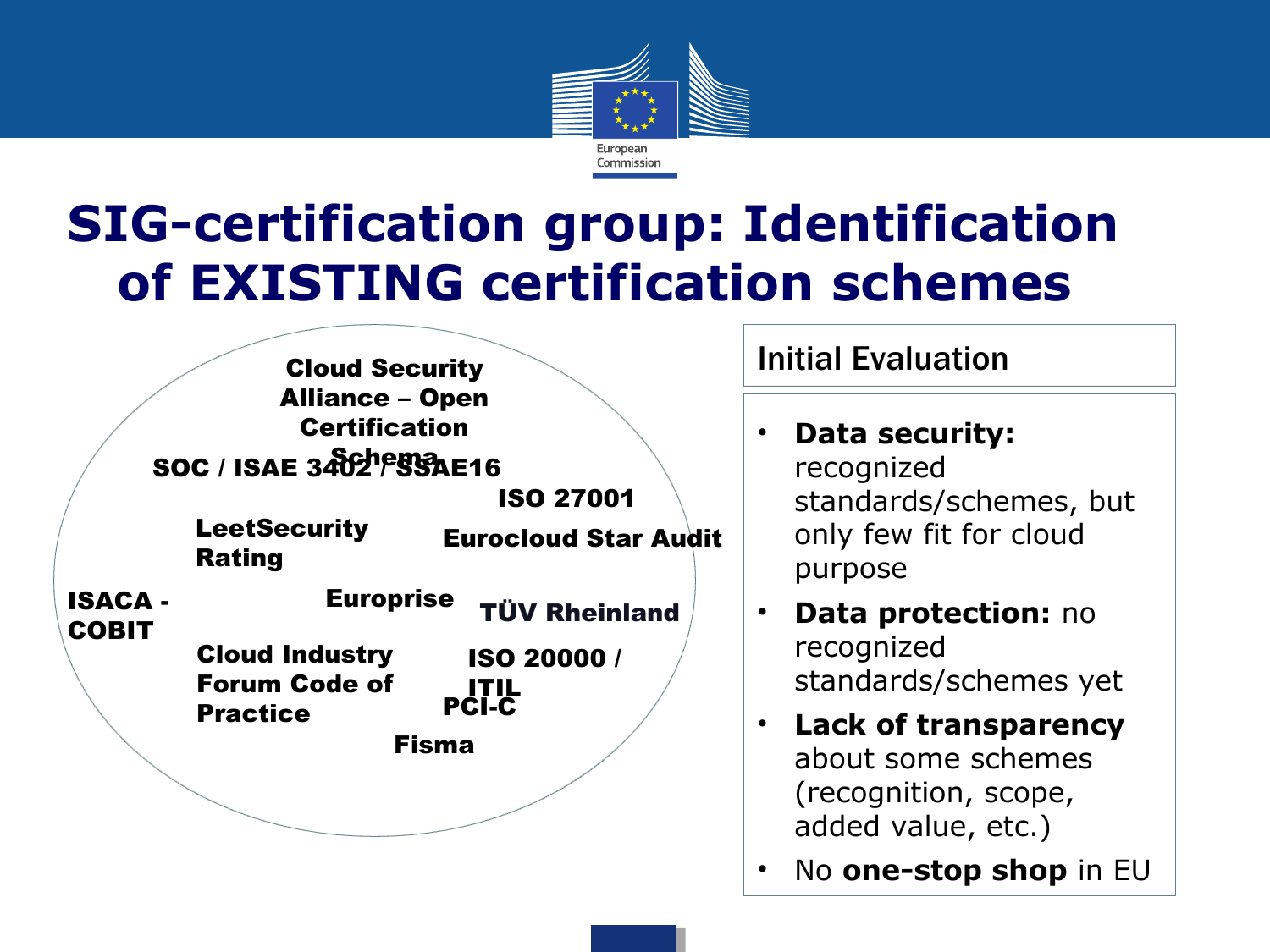

### **Further steps on certification with the support of ENISA (1/2)**

- Listing cloud relevant security certification schemes
	- Anything can get on the list
	- Characteristics that can be objectively assessed/discussed
	- Who governs the scheme, who audits, what is the standard
	- A process for adding/updating schemes
- Dealing with detailed security requirements
	- Which of my detailed security requirements are covered?
		- Options:
			- One EU wide voluntary certification scheme
			- One-on-one mappings between schemes
			- A meta-framework mapping to different schemes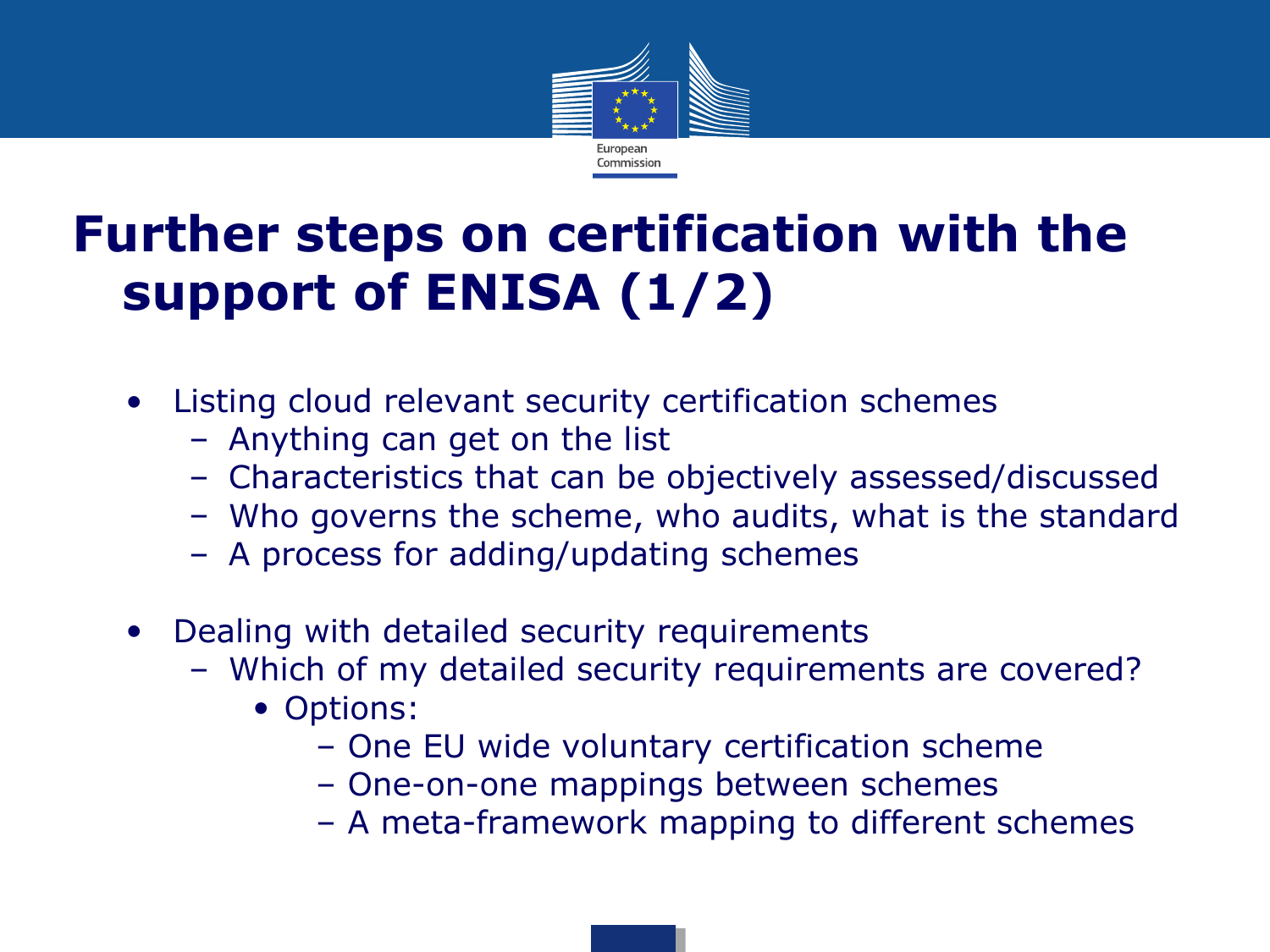

### **Further steps on certification with the support of ENISA (2/2)**

- A meta-framework of security certification schemes
	- Part of ENISA's WP for 2014
	- High level security objectives
	- Detailed auditable security measures
	- Security measures divided in levels
	- Mapping to existing schemes
	- Close collaboration with CERT-SIG
	- First draft due mid 2014
- Small steps
	- not a comprehensive security framework
	- consolidates existing best practices
	- SLAs, data protection, et cetera not right away.
- **Incremental** 
	- High-level principles from Code of Conduct can be translated to auditable security measures and added.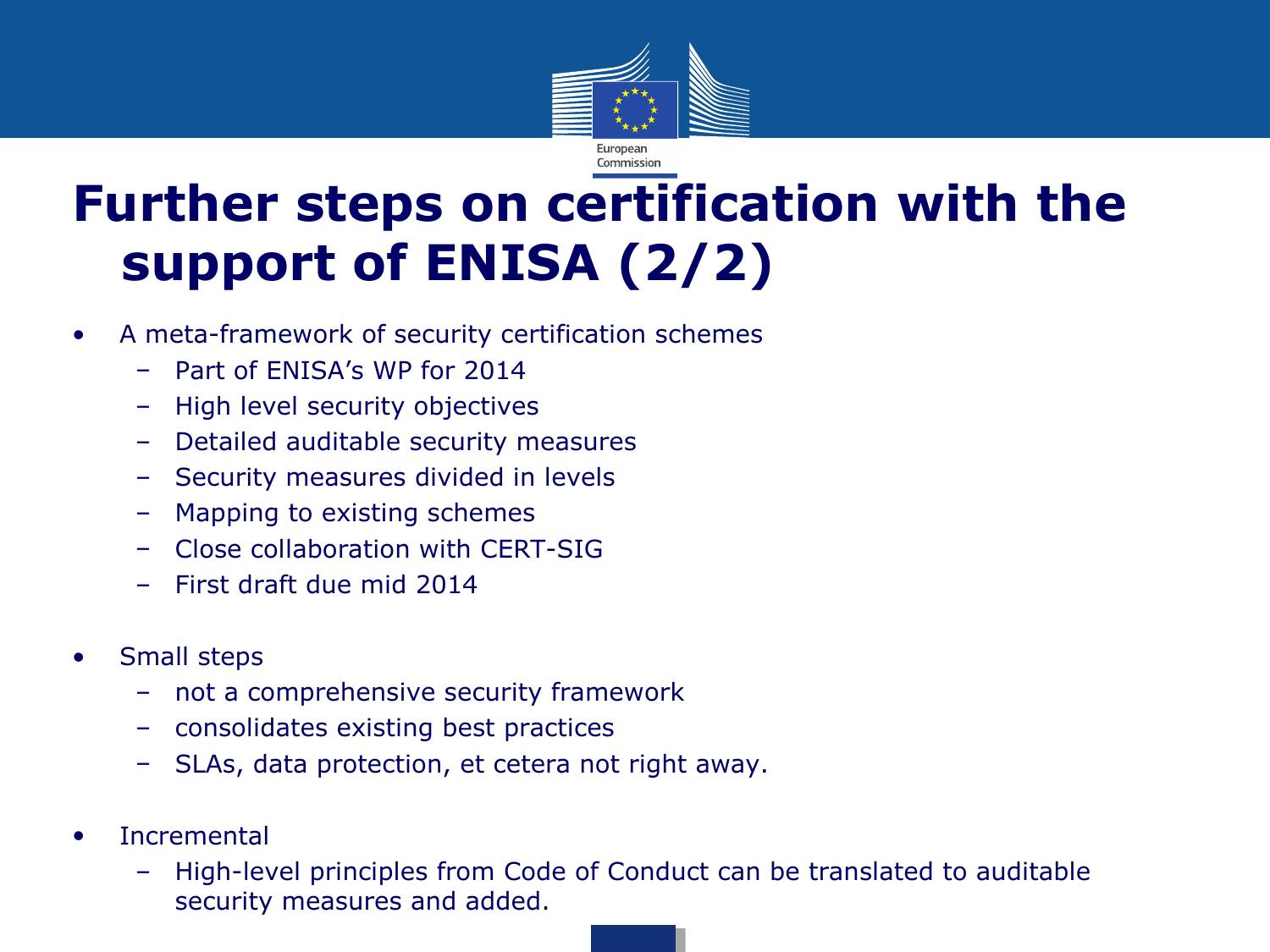

# **Service Level Agreements:**

- Service Level Agreements help to enhance transparency and reduce the transaction costs
- The Commission will develop with stakeholders **model terms for cloud computing service level agreements for contracts** between cloud providers and professional cloud users, **taking into account the developing EU acquis in this field.**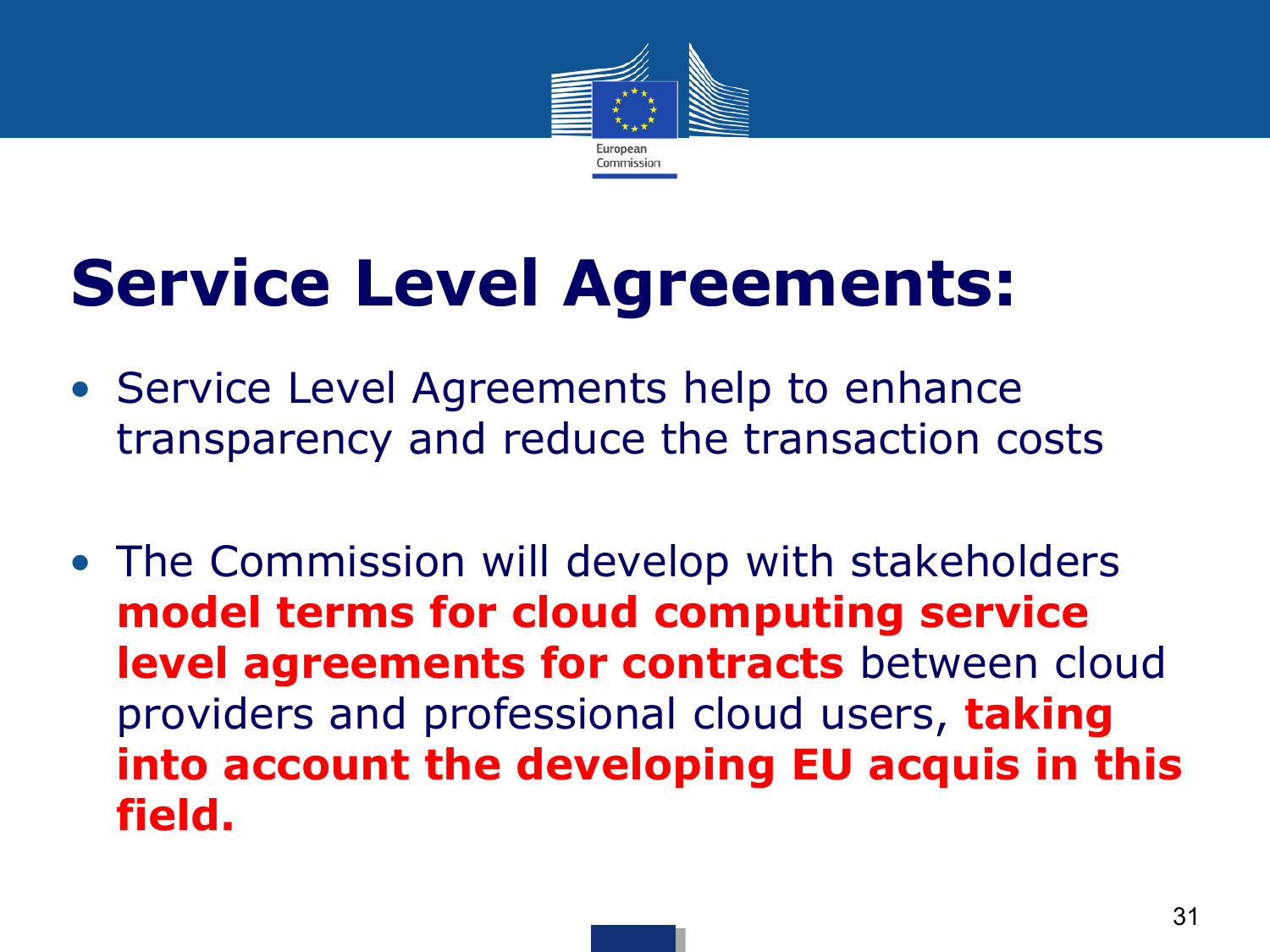

# **Service Level Agreements:**

- SIG-service level agreements expert group initial papers to identify **checklist**, develop **flowchart** and a list of **attributes** for service level agreements (presented at ECP Steering Board meeting in July 2013).
- Agreement within SIG about initial set with **11 important attributes** to define standard options for SLAs and contracts:
- Access: Availability of service, Problem Resolution, Reporting and Quality of Service and Data Portability
- $\triangleright$  Trust: Auditability, Certification and Compliance, Limitations and Penalties
- $\triangleright$  Security: Data privacy conditions, Data Location, Security Provisions including backup and disaster recovery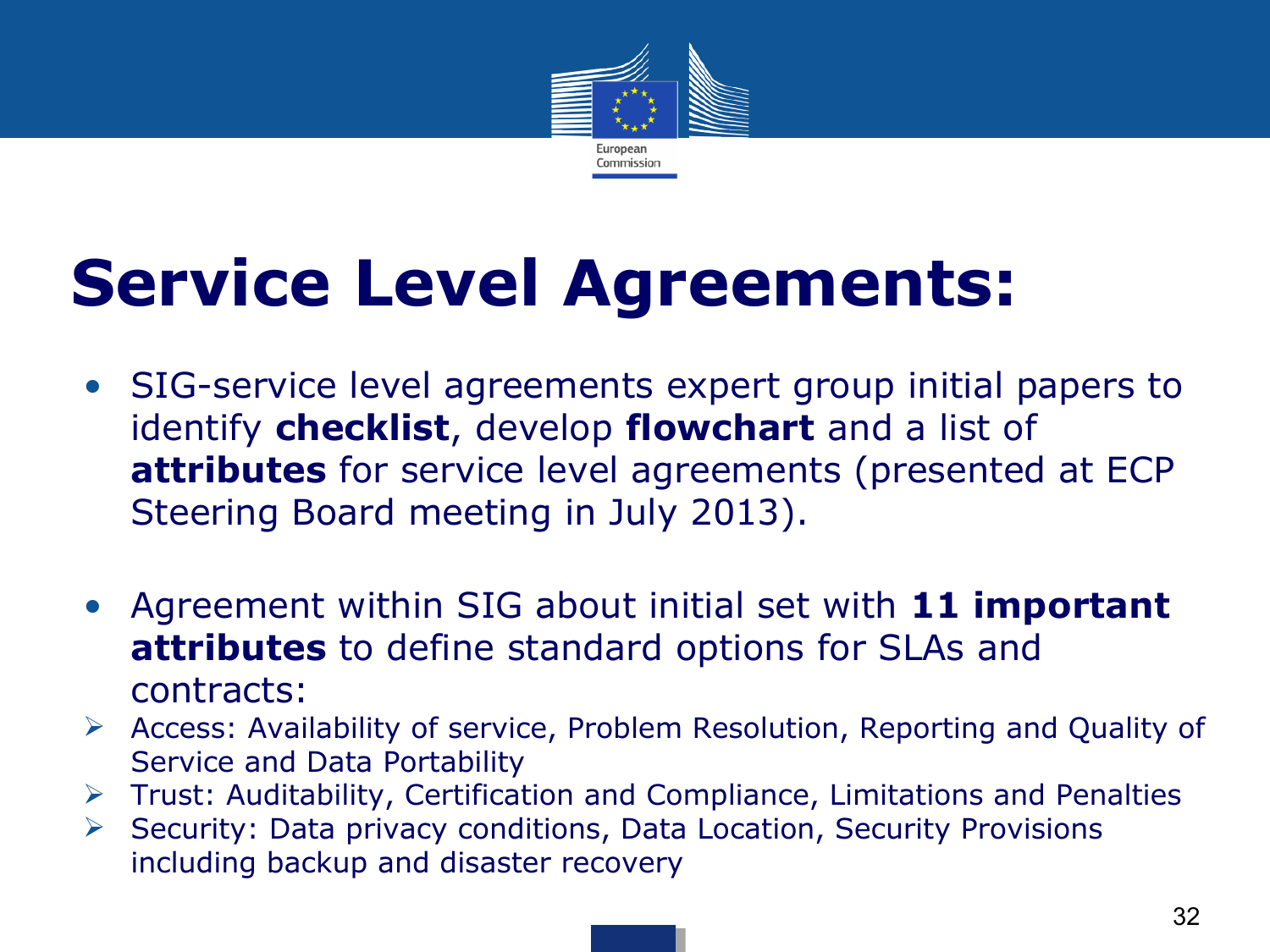

## **Code of conduct:**  Main goals

- Code of conduct supports a **uniform application of data protection rules**
- The Commission will work with industry to agree on a code of conduct for cloud computing providers. The codes of conduct will support a uniform application of data protection rules and may be submitted to the Article 29 Working Party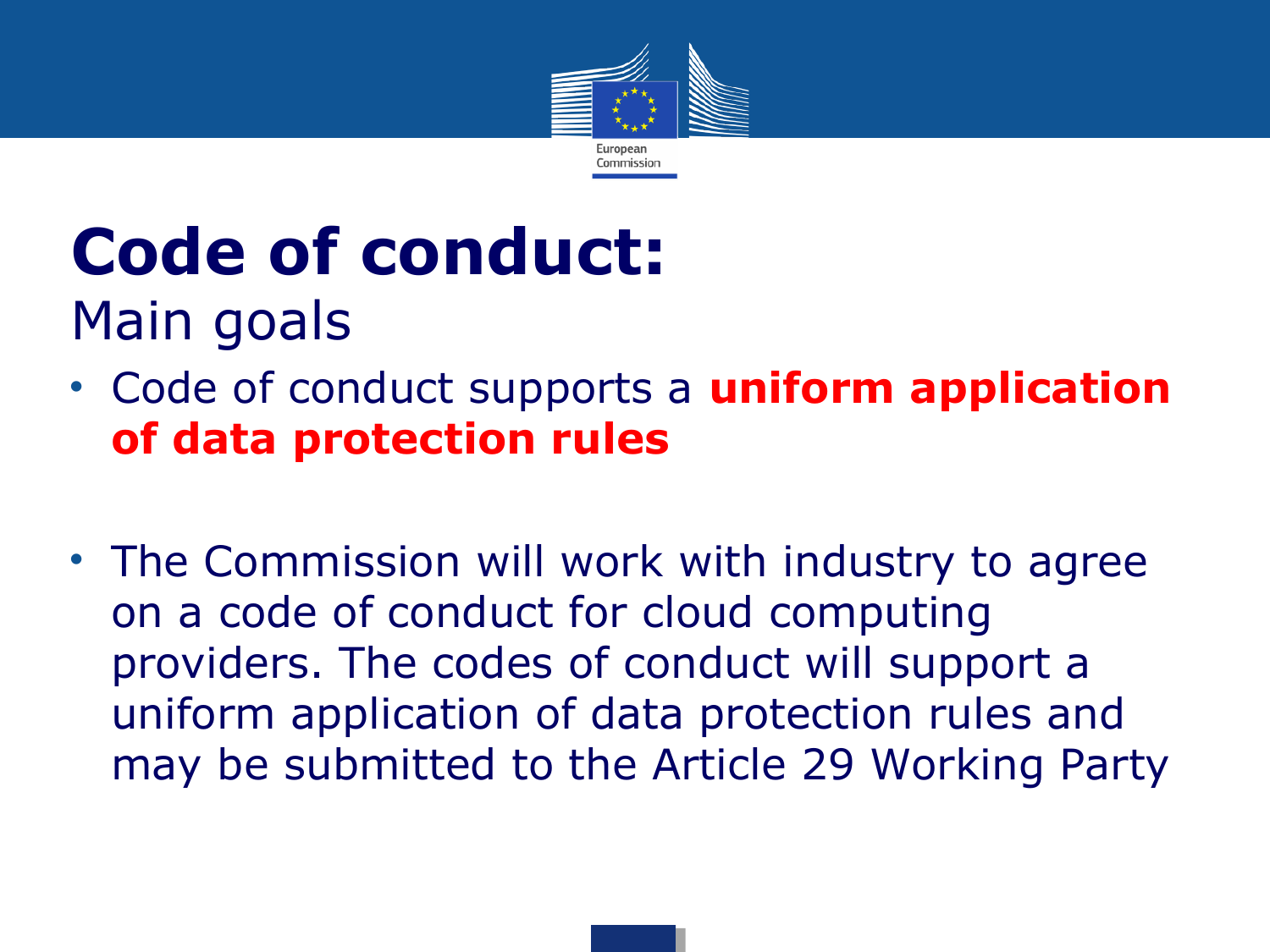

## **Code of Conduct on DP:**  Background

- Directive 95/46/EC art 27 encourages adoption of codes of conduct and their endorsement by art 29 Working Party
- EC Cloud Computing Strategy of 27-09-2012

"Work with industry to agree a code of conduct for cloud computing providers to support a uniform application of data protection rules which may be submitted to the Article 29 Working Party for endorsement in order to ensure legal certainty and coherence between the code of conduct and EU law."

• A Code of Conduct endorsed by the Article 29 Working Party which must remain simple and pragmatic so that it can be implemented by Cloud Service Providers and understood by Cloud Service Customers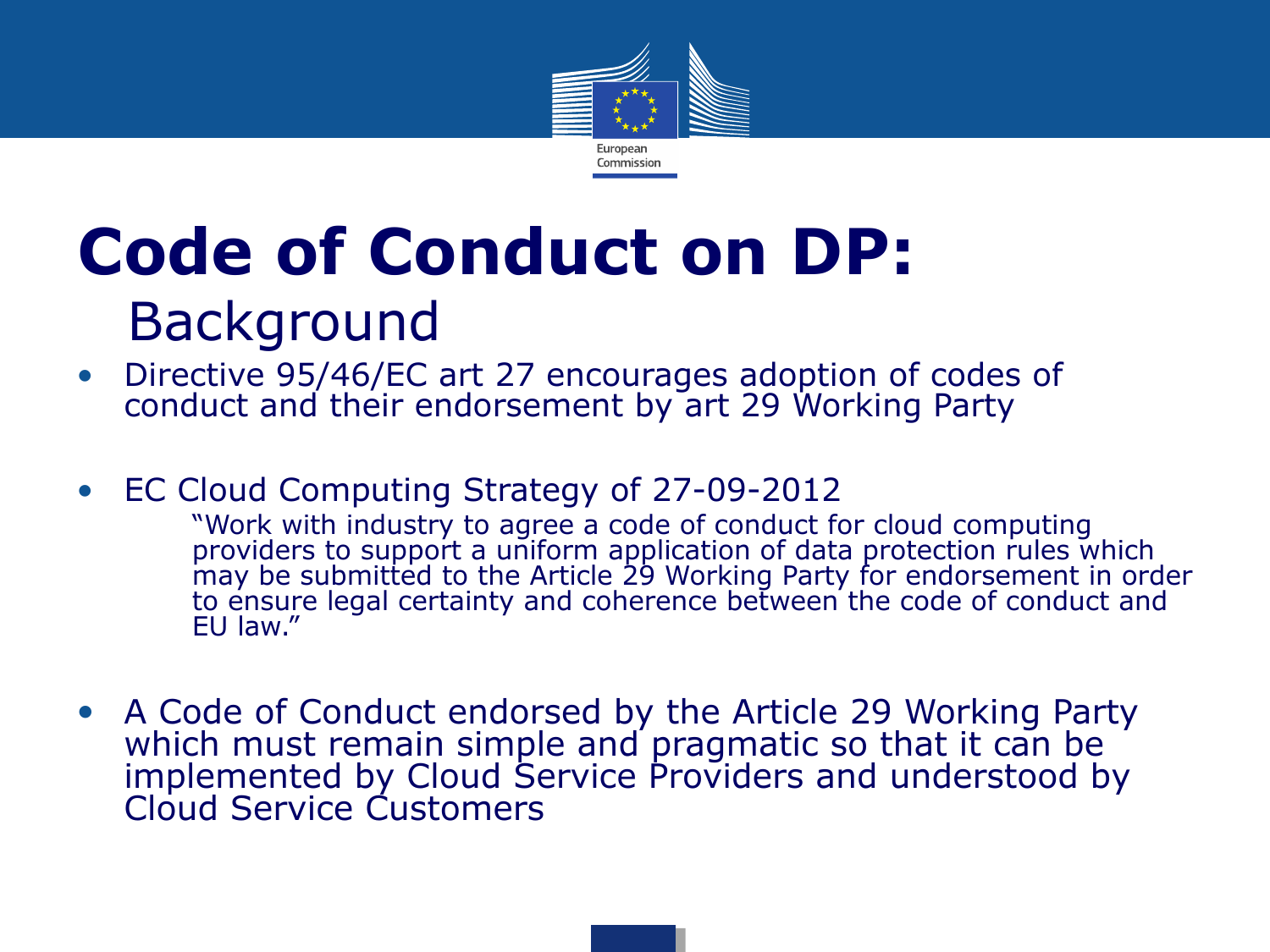

## **Code of conduct:**  Progress

• First draft of the **EC Data Protection Code of Conduct** presented to the Working Party29 Technology Subgroup in September 2013

• Informal observation of the Article 29 Working Party - Technology Subgroup on principles for the **EC Data Protection Code of Conduct** 

•Revised version of the **EC Data Protection Code of Conduct** will presented to the Article 29 Working Party - Technology Subgroup in Q1 2014

•Possible deliverable to the ECP Steering Board and to the Commission in 2Q 2014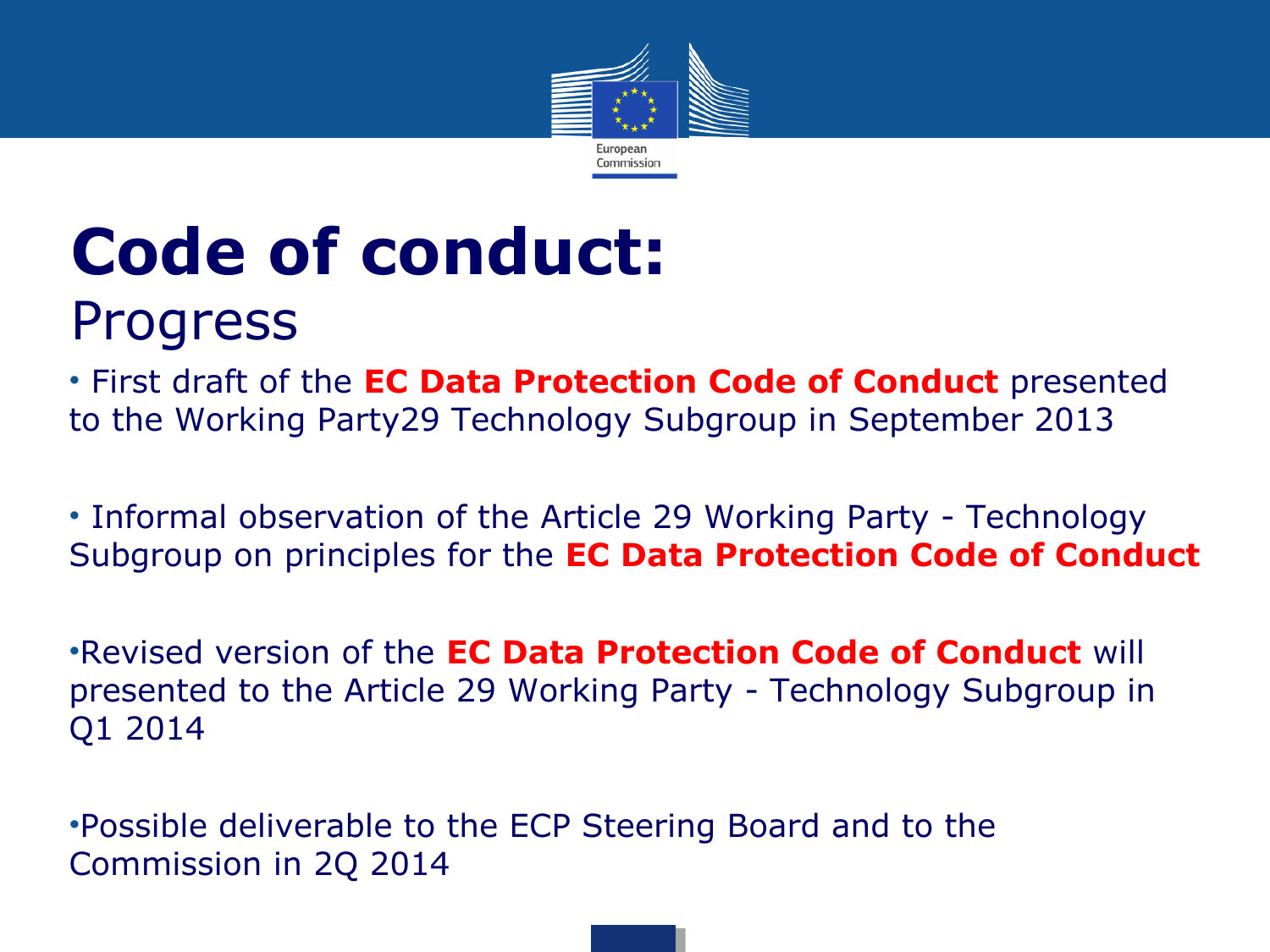

## **Next steps on cloud computing**  following the EUCO conclusions

- 1. Promoting high standards  $\rightarrow$  the diffusion of results from ETSI and ENISA work on cloud computing
- 2. A single market for cloud computing  $\rightarrow$  Service level agreements, contracts, data protection / code of conduct
- 3. European Cloud Partnership public and private sector CEO's and CIO's working together on becoming the world's leading trusted cloud region
- 4. National digital coordinators  $\rightarrow$  systematic high level Member State engagement in public service IT innovation across the spectrum big data, open data & cloud